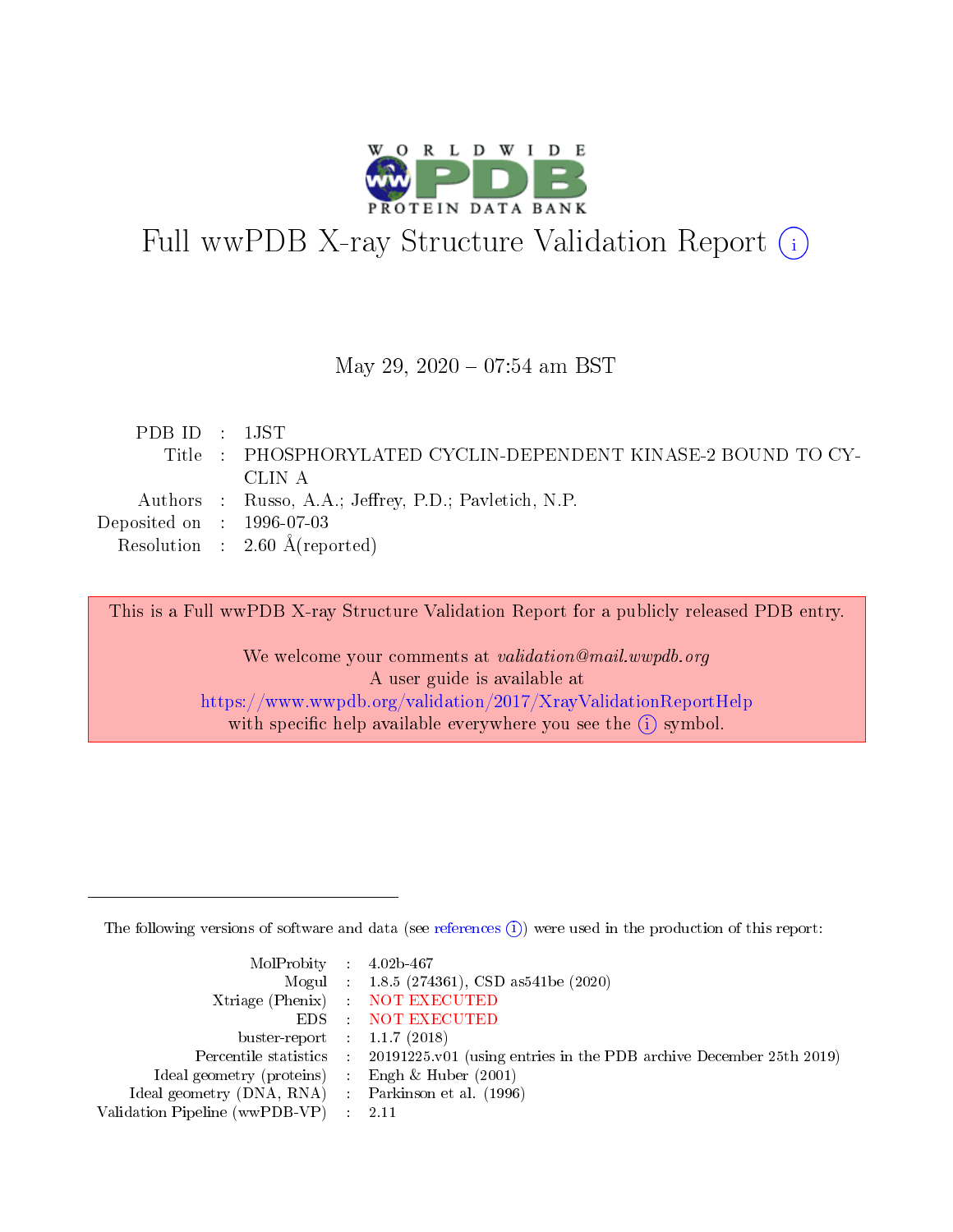## 1 [O](https://www.wwpdb.org/validation/2017/XrayValidationReportHelp#overall_quality)verall quality at a glance  $(i)$

The following experimental techniques were used to determine the structure: X-RAY DIFFRACTION

The reported resolution of this entry is 2.60 Å.

Percentile scores (ranging between 0-100) for global validation metrics of the entry are shown in the following graphic. The table shows the number of entries on which the scores are based.



| Metric                | Whole archive       | Similar resolution                                 |
|-----------------------|---------------------|----------------------------------------------------|
|                       | (# $\rm{Entries}$ ) | $(\text{\#Entries, resolution range}(\text{\AA}))$ |
| Clashscore            | 141614              | $3518(2.60-2.60)$                                  |
| Ramachandran outliers | 138981              | $3455(2.60-2.60)$                                  |
| Sidechain outliers    | 138945              | $3455(2.60-2.60)$                                  |

The table below summarises the geometric issues observed across the polymeric chains and their fit to the electron density. The red, orange, yellow and green segments on the lower bar indicate the fraction of residues that contain outliers for  $\geq=3$ , 2, 1 and 0 types of geometric quality criteria respectively. A grey segment represents the fraction of residues that are not modelled. The numeric value for each fraction is indicated below the corresponding segment, with a dot representing fractions  $\epsilon = 5\%$ 

Note EDS was not executed.

| Mol | Chain  | $\vert$ Length | Quality of chain |     |      |  |  |
|-----|--------|----------------|------------------|-----|------|--|--|
|     | А      | 298            | 53%              | 40% | 7%   |  |  |
|     | $\cap$ | 298            | 48%              | 44% | 7% . |  |  |
| ച   | В      | 258            | 60%              | 34% | 5%   |  |  |
| ച   |        | 258            | 53%              | 43% |      |  |  |

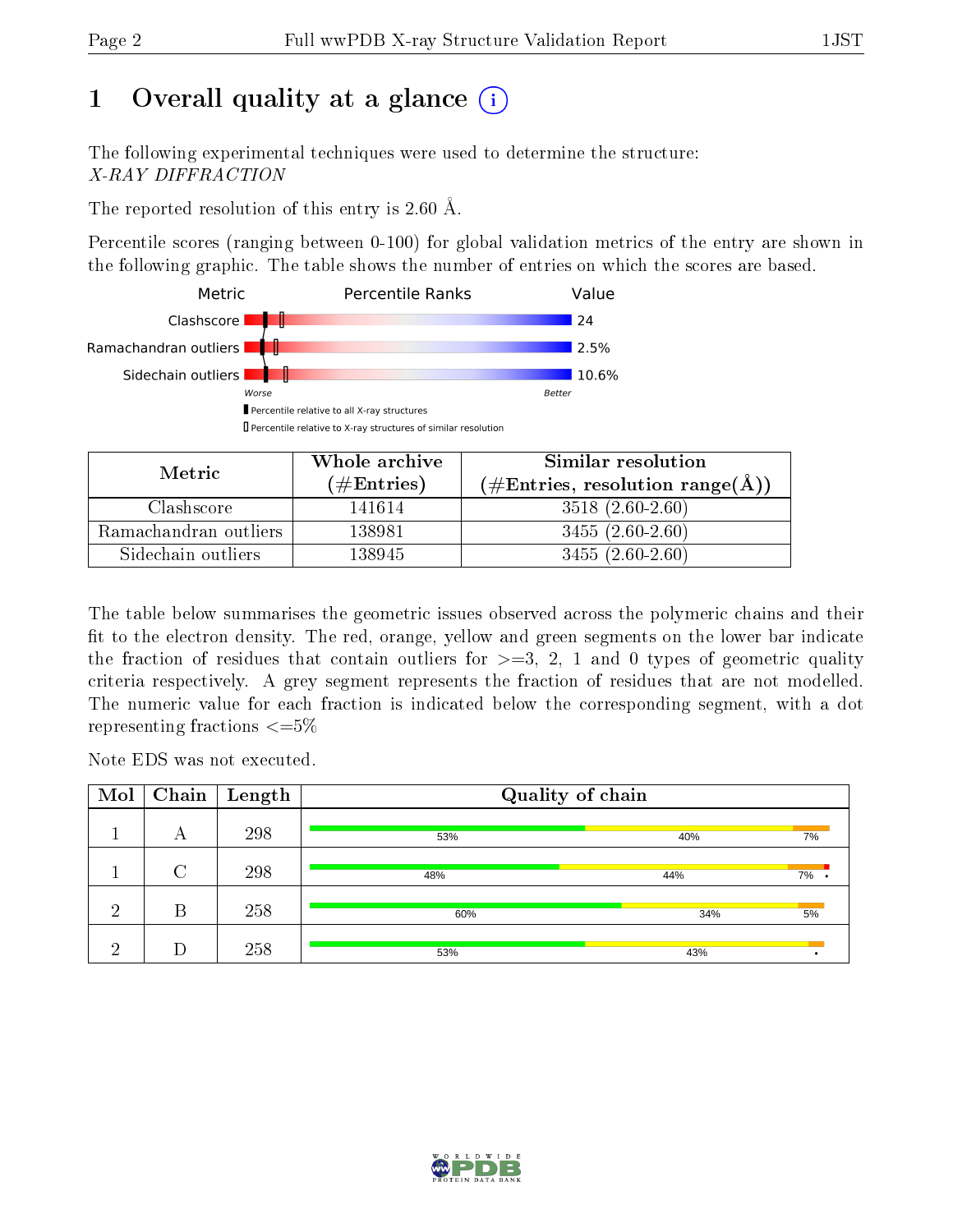## 2 Entry composition  $\left( \cdot \right)$

There are 5 unique types of molecules in this entry. The entry contains 9134 atoms, of which 0 are hydrogens and 0 are deuteriums.

In the tables below, the ZeroOcc column contains the number of atoms modelled with zero occupancy, the AltConf column contains the number of residues with at least one atom in alternate conformation and the Trace column contains the number of residues modelled with at most 2 atoms.

Molecule 1 is a protein called CYCLIN-DEPENDENT KINASE-2.

| Mol | Chain   Residues | Atoms            |                |     |             |  | $\text{ZeroOcc}$   AltConf   Trace |  |  |
|-----|------------------|------------------|----------------|-----|-------------|--|------------------------------------|--|--|
|     | 298              | Total            | <sup>-</sup> C | -N  | $O$ $P$ $S$ |  |                                    |  |  |
|     |                  | 2402             | 1559           | 408 | 426         |  |                                    |  |  |
|     | 298              | $\mathrm{Total}$ | $\overline{C}$ | -N  |             |  |                                    |  |  |
|     |                  | 2402             | 1559           | 408 | 426.        |  |                                    |  |  |

There are 2 discrepancies between the modelled and reference sequences:

| Chain | Residue | Modelled | Actual | Comment           | <b>Reference</b> |
|-------|---------|----------|--------|-------------------|------------------|
|       | $160\,$ | TPA      | THR    | MODIFIED RESIDUE  | UNP P24941       |
|       | $160\,$ | TPO      | THR    | MODIFIED RESIDUE. | UNP P24941       |

• Molecule 2 is a protein called CYCLIN A.

| Mol | Chain Residues | Atoms               |                  |     |      | $\text{ZeroOcc} \mid \text{AltConf} \mid \text{Trace}$ |  |  |
|-----|----------------|---------------------|------------------|-----|------|--------------------------------------------------------|--|--|
|     | 258            | $\rm Total$<br>2084 | 1350             | 339 | -384 |                                                        |  |  |
|     | 258            | Total<br>2084       | $\Gamma$<br>1350 | 339 | -384 |                                                        |  |  |

• Molecule 3 is MANGANESE (II) ION (three-letter code: MN) (formula: Mn).

|  | Mol   Chain   Residues | Atoms    | $ZeroOcc \   \ AltConf$ |
|--|------------------------|----------|-------------------------|
|  |                        | Total Mn |                         |
|  |                        | Total Mn |                         |

 Molecule 4 is ADENOSINE-5'-TRIPHOSPHATE (three-letter code: ATP) (formula:  $C_{10}H_{16}N_5O_{13}P_3$ .

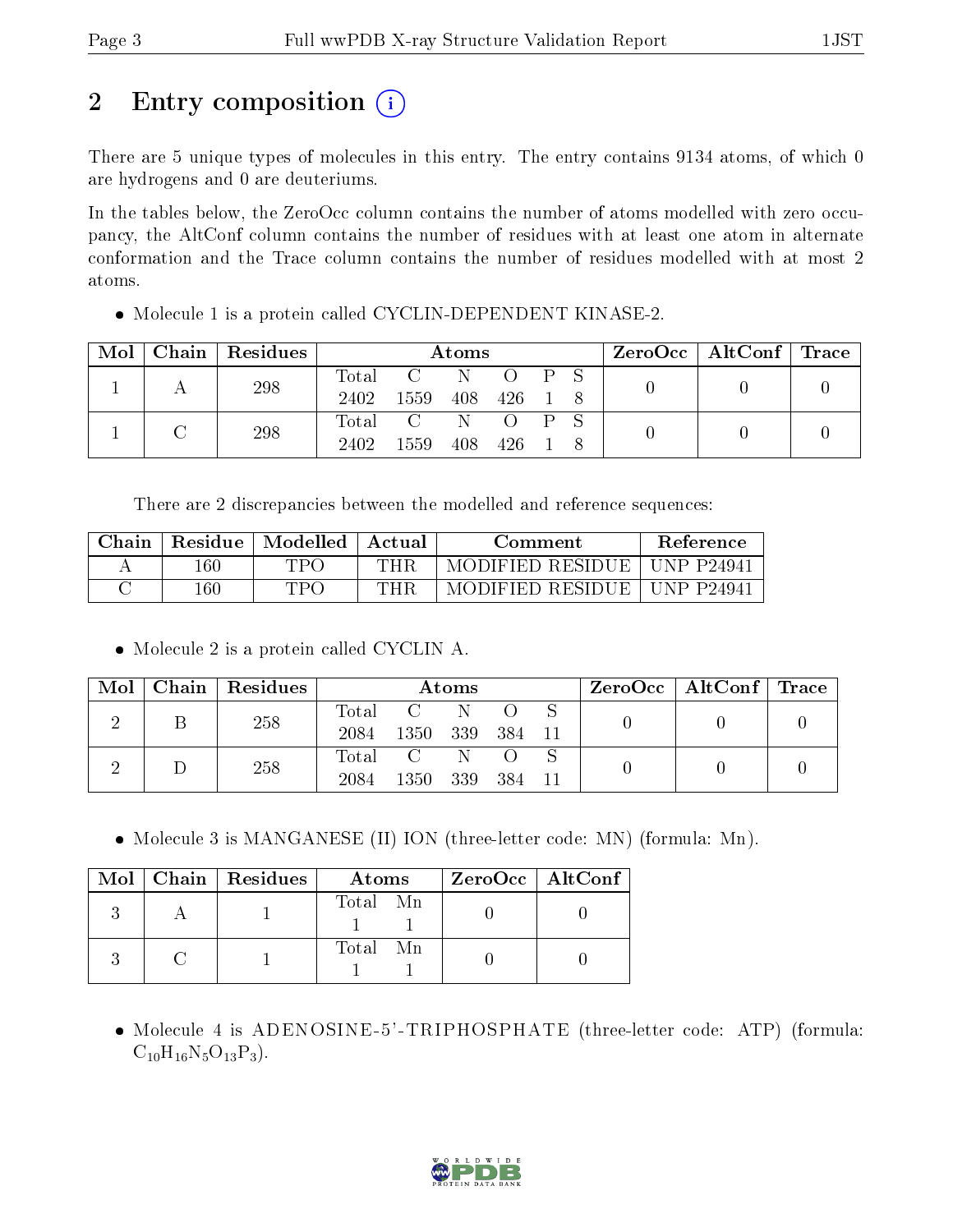

|  | $Mol$   Chain   Residues | Atoms                      |  |  |  | $ZeroOcc \   \$ AltConf $\  $ |  |
|--|--------------------------|----------------------------|--|--|--|-------------------------------|--|
|  |                          | Total C N O P              |  |  |  |                               |  |
|  |                          | $31 \t10 \t5 \t13 \t3$     |  |  |  |                               |  |
|  |                          | Total C N O P              |  |  |  |                               |  |
|  |                          | $31 \t 10 \t 5 \t 13 \t 3$ |  |  |  |                               |  |

• Molecule 5 is water.

| Mol | Chain | Residues | Atoms                                 | ZeroOcc   AltConf |
|-----|-------|----------|---------------------------------------|-------------------|
| 5   |       | 38       | Total<br>$\Omega$<br>38<br>38         |                   |
| 5   |       | 24       | Total<br>$\bigcap$<br>24<br>24        |                   |
| 5   | C     | 20       | Total<br>$\Omega$<br>20<br>20         |                   |
| 5   |       | 16       | Total<br>$\left( \right)$<br>16<br>16 |                   |

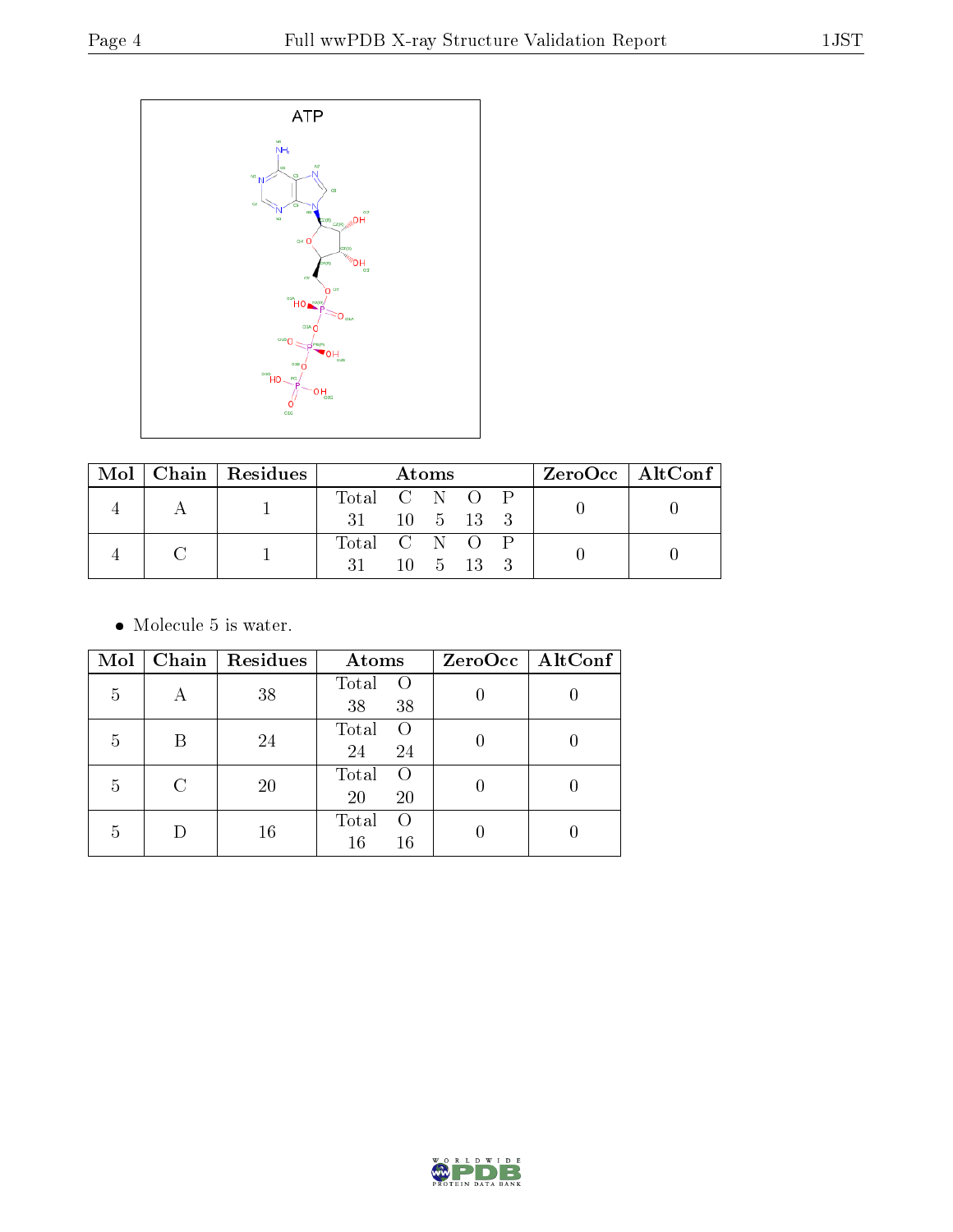## 3 Residue-property plots  $(i)$

These plots are drawn for all protein, RNA and DNA chains in the entry. The first graphic for a chain summarises the proportions of the various outlier classes displayed in the second graphic. The second graphic shows the sequence view annotated by issues in geometry. Residues are colorcoded according to the number of geometric quality criteria for which they contain at least one outlier: green  $= 0$ , yellow  $= 1$ , orange  $= 2$  and red  $= 3$  or more. Stretches of 2 or more consecutive residues without any outlier are shown as a green connector. Residues present in the sample, but not in the model, are shown in grey.

Note EDS was not executed.

• Molecule 1: CYCLIN-DEPENDENT KINASE-2



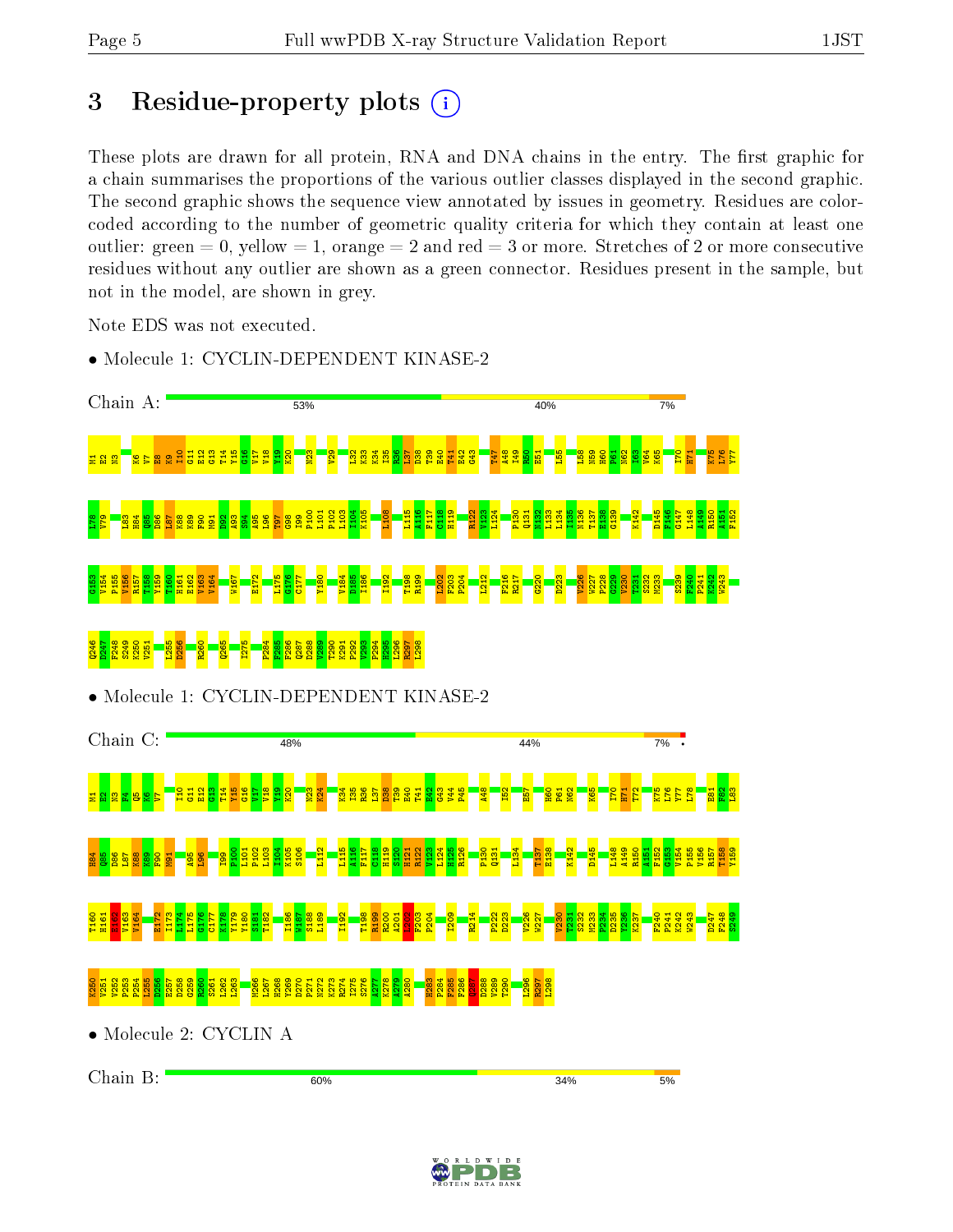# V175 P176 D177 Y178 H179 E180 D181 I182 H183 R187 E190 K194 P195 K196 V197 G198 Y199 M200 K201 K202 Q203 P204 D205 I206 T207 N208 S209 M210 I213 L214 W217 E220 Y225 L232 H233 L234 S247 R250 G251 K252 L253 L262 L263 P273 E274 V275 A276 E277 F278 V279 Y280 I281 T282 D283 D284 T285 Y286 T287 K288 K289 Q290 V291 L292 R293 M294 E295 H296 L299 K300 F304 D305 L306 T310 L315 T316 Q317 Y318 F319 Q323 P324 A325 N326 V329 E330 S331 L332 A333 M334 F335 L336 L339 D345 P346 L364 V367 Q370 S371 W32 P3<mark>73 P373 P38 H398 B398 Q41 85 E41</mark>1 P402 Q407 R410 <mark>A40</mark><br>R50 L<mark>2 A40 R41 R410 B40</mark>

• Molecule 2: CYCLIN A



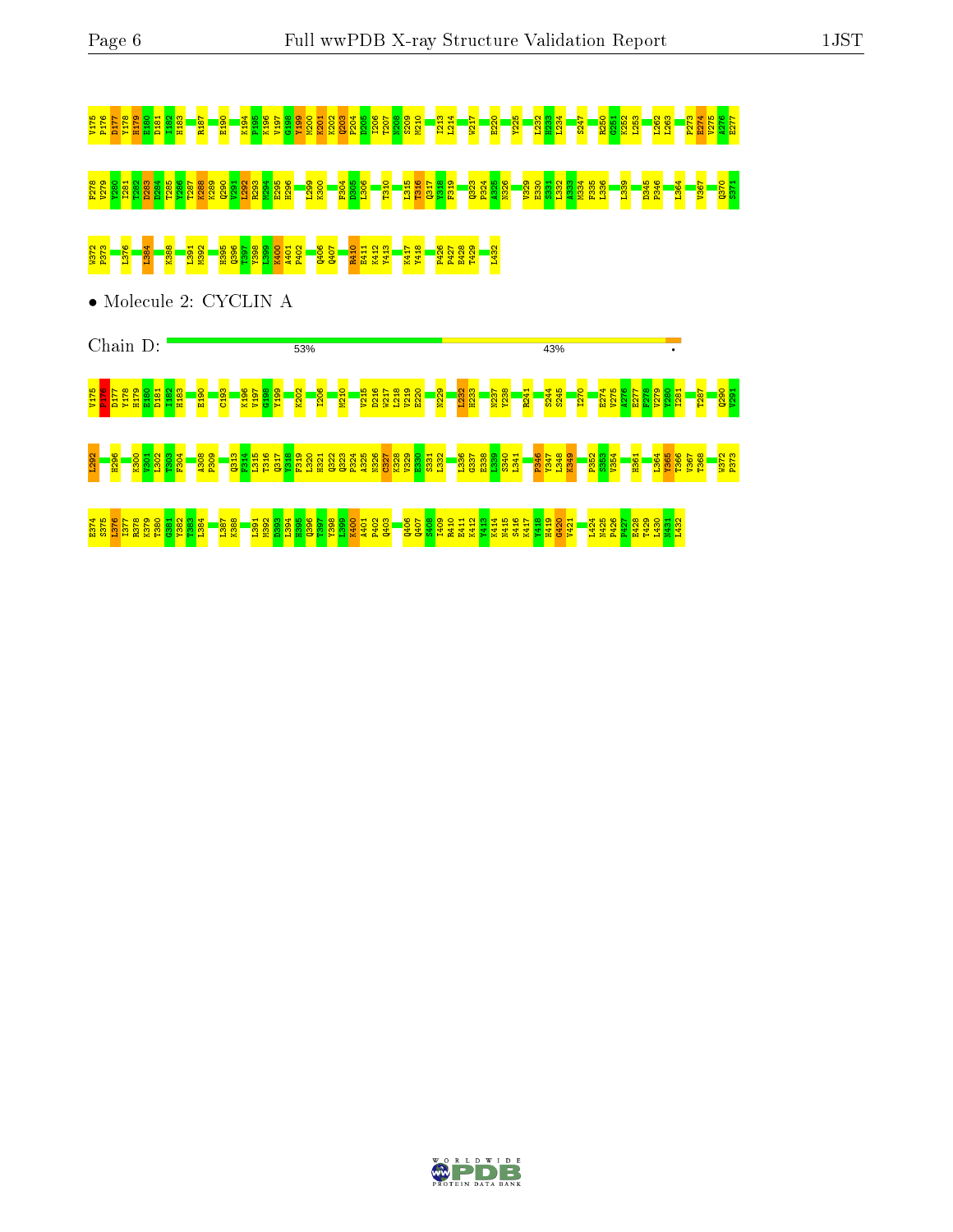## 4 Data and refinement statistics  $(i)$

Xtriage (Phenix) and EDS were not executed - this section is therefore incomplete.

| Property                               | Value                                           | Source    |
|----------------------------------------|-------------------------------------------------|-----------|
| Space group                            | P 21 21 21                                      | Depositor |
| Cell constants                         | 139.60Å<br>149.10Å<br>74.20Å                    | Depositor |
| a, b, c, $\alpha$ , $\beta$ , $\gamma$ | $90.00^\circ$<br>$90.00^\circ$<br>$90.00^\circ$ |           |
| Resolution (A                          | $-2.60$<br>7.00                                 | Depositor |
| % Data completeness                    | $98.9(7.00-2.60)$                               | Depositor |
| (in resolution range)                  |                                                 |           |
| $\mathrm{R}_{merge}$                   | 0.07                                            | Depositor |
| $\mathrm{R}_{sym}$                     | (Not available)                                 | Depositor |
| Refinement program                     | <b>TNT</b>                                      | Depositor |
| $R, R_{free}$                          | (Not available)<br>0.200                        | Depositor |
| Estimated twinning fraction            | No twinning to report.                          | Xtriage   |
| Total number of atoms                  | 9134                                            | wwPDB-VP  |
| Average B, all atoms $(A^2)$           | 36.0                                            | wwPDB-VP  |

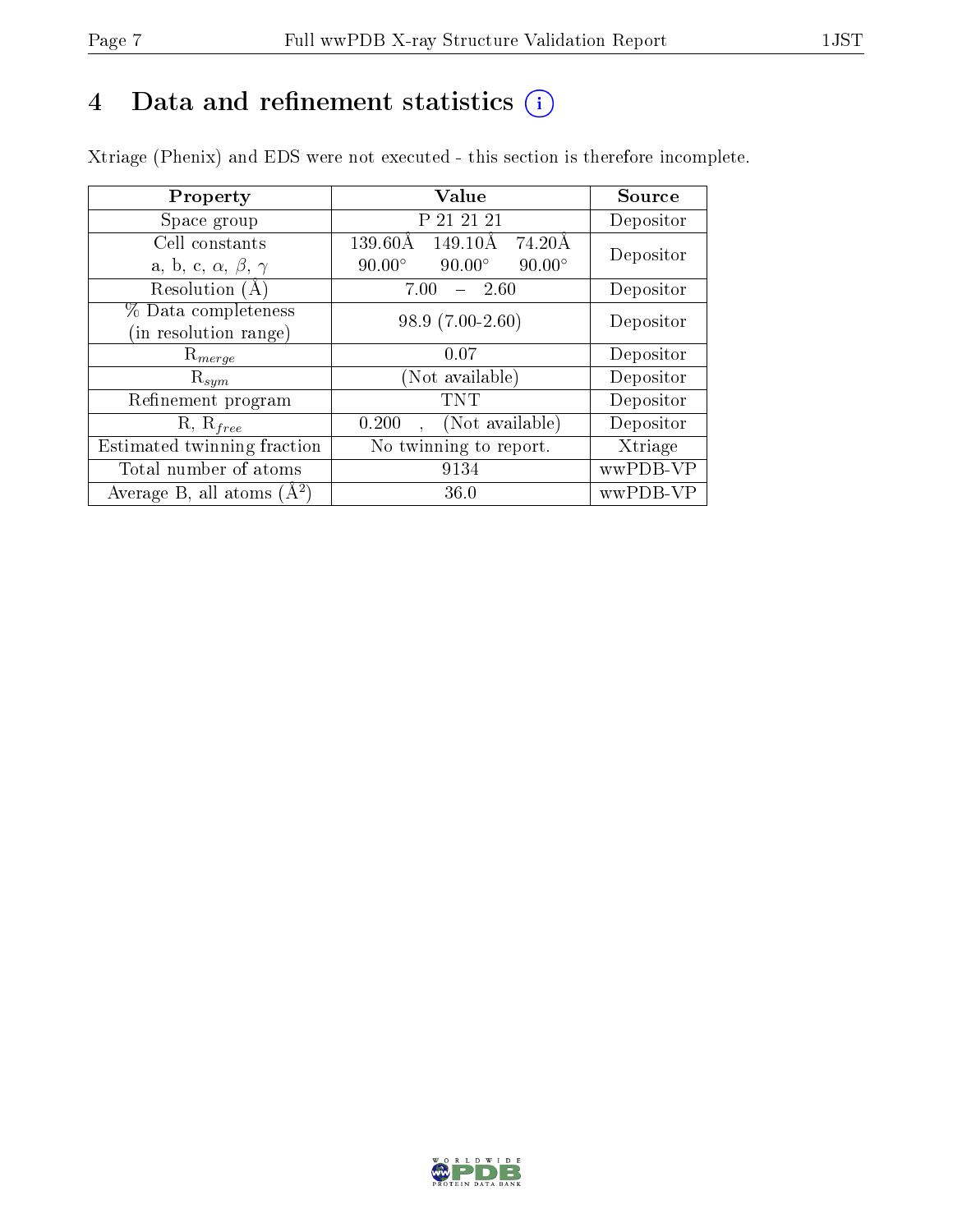## 5 Model quality  $(i)$

## 5.1 Standard geometry  $(i)$

Bond lengths and bond angles in the following residue types are not validated in this section: TPO, MN, ATP

The Z score for a bond length (or angle) is the number of standard deviations the observed value is removed from the expected value. A bond length (or angle) with  $|Z| > 5$  is considered an outlier worth inspection. RMSZ is the root-mean-square of all Z scores of the bond lengths (or angles).

| Mol                         | Chain                       |      | Bond lengths         | Bond angles |                         |  |
|-----------------------------|-----------------------------|------|----------------------|-------------|-------------------------|--|
|                             |                             | RMSZ | $\# Z  > 5$          | RMSZ        | # $ Z >5$               |  |
|                             |                             | 0.70 | 0/2452               | 0.87        | $1/3325(0.0\%)$         |  |
|                             | $\mathcal{C}_{\mathcal{C}}$ | 0.61 | $\overline{0/2}$ 452 | 0.86        | $\sqrt{2/3325 (0.1\%)}$ |  |
| $\mathcal{D}_{\mathcal{L}}$ | В                           | 0.69 | 0/2134               | 0.81        | $1/2897(0.0\%)$         |  |
| $\mathcal{D}$               | D)                          | 0.60 | 0/2134               | 0.79        | $2/2897(0.1\%)$         |  |
| All                         | АH                          | 0.65 | 0/9172               | 0.84        | $6/12444(0.0\%)$        |  |

Chiral center outliers are detected by calculating the chiral volume of a chiral center and verifying if the center is modelled as a planar moiety or with the opposite hand.A planarity outlier is detected by checking planarity of atoms in a peptide group, atoms in a mainchain group or atoms of a sidechain that are expected to be planar.

|  | $\mid$ Mol $\mid$ Chain $\mid$ #Chirality outliers $\mid$ #Planarity outliers $\mid$ |
|--|--------------------------------------------------------------------------------------|
|  |                                                                                      |

There are no bond length outliers.

All (6) bond angle outliers are listed below:

| Mol            | Chain | Res | Type | Atoms        | Z       | Observed $\binom{o}{c}$ | Ideal $(°)$ |
|----------------|-------|-----|------|--------------|---------|-------------------------|-------------|
|                | C     | 76  | LEU  | $CA-CB-CG$   | 8.68    | 135.26                  | 115.30      |
| 2              | В     | 345 | ASP  | $N-CA-C$     | $-6.05$ | 94.67                   | 111.00      |
|                |       | 217 | ARG  | $NE- CZ-NH2$ | $-5.76$ | 117.42                  | 120.30      |
|                | C     | 202 | LEU  | $CA-CB-CG$   | 5.64    | 128.27                  | 115.30      |
| 2              |       | 241 | ARG  | $NE-CZ-NH1$  | 5.44    | 123.02                  | 120.30      |
| $\overline{2}$ |       | 176 | PRO  | $N$ -CA-C    | 5.25    | 125.75                  | 112.10      |

There are no chirality outliers.

All (1) planarity outliers are listed below:

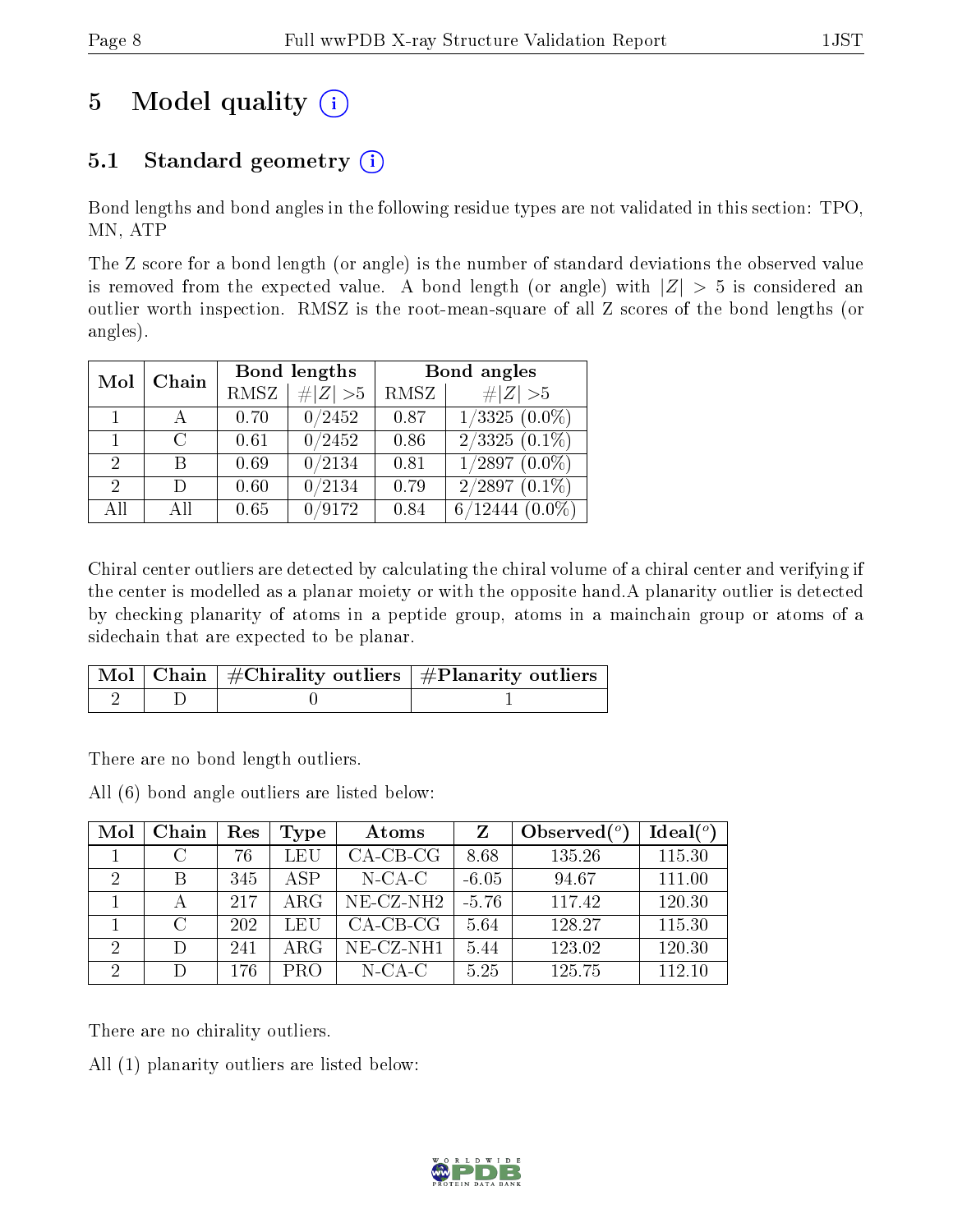|  |     | $\mid$ Mol $\mid$ Chain $\mid$ Res $\mid$ Type $\mid$ Group |
|--|-----|-------------------------------------------------------------|
|  | 347 | TYR Sidechain                                               |

#### 5.2 Too-close contacts  $(i)$

In the following table, the Non-H and H(model) columns list the number of non-hydrogen atoms and hydrogen atoms in the chain respectively. The H(added) column lists the number of hydrogen atoms added and optimized by MolProbity. The Clashes column lists the number of clashes within the asymmetric unit, whereas Symm-Clashes lists symmetry related clashes.

| Mol            | Chain         | $Non-H$ | H (model)        | H(added) | Clashes        | <b>Symm-Clashes</b> |
|----------------|---------------|---------|------------------|----------|----------------|---------------------|
| $\mathbf{I}$   | А             | 2402    | $\left( \right)$ | 2449     | 132            | 0                   |
|                | С             | 2402    | $\theta$         | 2449     | 141            |                     |
| $\overline{2}$ | B             | 2084    | $\theta$         | 2107     | 78             | $\theta$            |
| $\overline{2}$ | D             | 2084    | $\theta$         | 2107     | 108            | $\theta$            |
| 3              | А             |         | $\left( \right)$ |          | 0              | 0                   |
| 3              | C             |         | $\theta$         | 0        | $\theta$       | $\theta$            |
| 4              | А             | 31      | $\theta$         | 12       | 8              | $\theta$            |
| 4              | C             | 31      | $\theta$         | 12       | 4              |                     |
| 5              | А             | 38      | $\theta$         | 0        |                | $\theta$            |
| $\overline{5}$ | B             | 24      | $\theta$         | 0        |                | $\theta$            |
| 5              | $\mathcal{C}$ | 20      | $\theta$         | 0        | 0              | $\theta$            |
| 5              | D             | 16      | $\theta$         | 0        | $\overline{2}$ | $\Omega$            |
| All            | All           | 9134    | $\overline{0}$   | 9136     | 438            | 0                   |

The all-atom clashscore is defined as the number of clashes found per 1000 atoms (including hydrogen atoms). The all-atom clashscore for this structure is 24.

All (438) close contacts within the same asymmetric unit are listed below, sorted by their clash magnitude.

| Atom-1               | Atom-2              | Interatomic<br>distance $(A)$ | Clash<br>overlap $(A)$ |
|----------------------|---------------------|-------------------------------|------------------------|
| 1: A: 15: TYR: HB3   | 1: A:35: ILE: HG12  | 1.41                          | 0.99                   |
| 1:C:60:HIS:HD2       | 1:C:62:ASN:H        | 1.06                          | 0.98                   |
| 1: A: 156: VAL: HG22 | 1: A: 159: TYR: CE2 | 2.04                          | 0.93                   |
| 1: A:1: MET:CE       | 1: A:70: ILE: HG13  | 1.99                          | 0.92                   |
| 1:A:88:LYS:HD2       | 1: A:131: GLN: HG2  | 1.52                          | 0.91                   |
| 1: A:60: HIS: HD2    | 1: A:62: ASN:H      | 1.07                          | 0.91                   |
| 1:C:154:VAL:O        | 2:D:316:THR:HG22    | 1.73                          | 0.87                   |
| 2:D:373:PRO:HG2      | 2:D:376:LEU:HB2     | 1.57                          | 0.87                   |
| 1: A:60: HIS:CD2     | 1:A:62:ASN:H        | 1.93                          | 0.85                   |
| 1: A: 38: ASP: HB3   | 1:A:43:GLY:H        | 1.43                          | 0.83                   |
| 1:C:157:ARG:HG2      | 1:C:158:THR:H       | 1.44                          | 0.83                   |

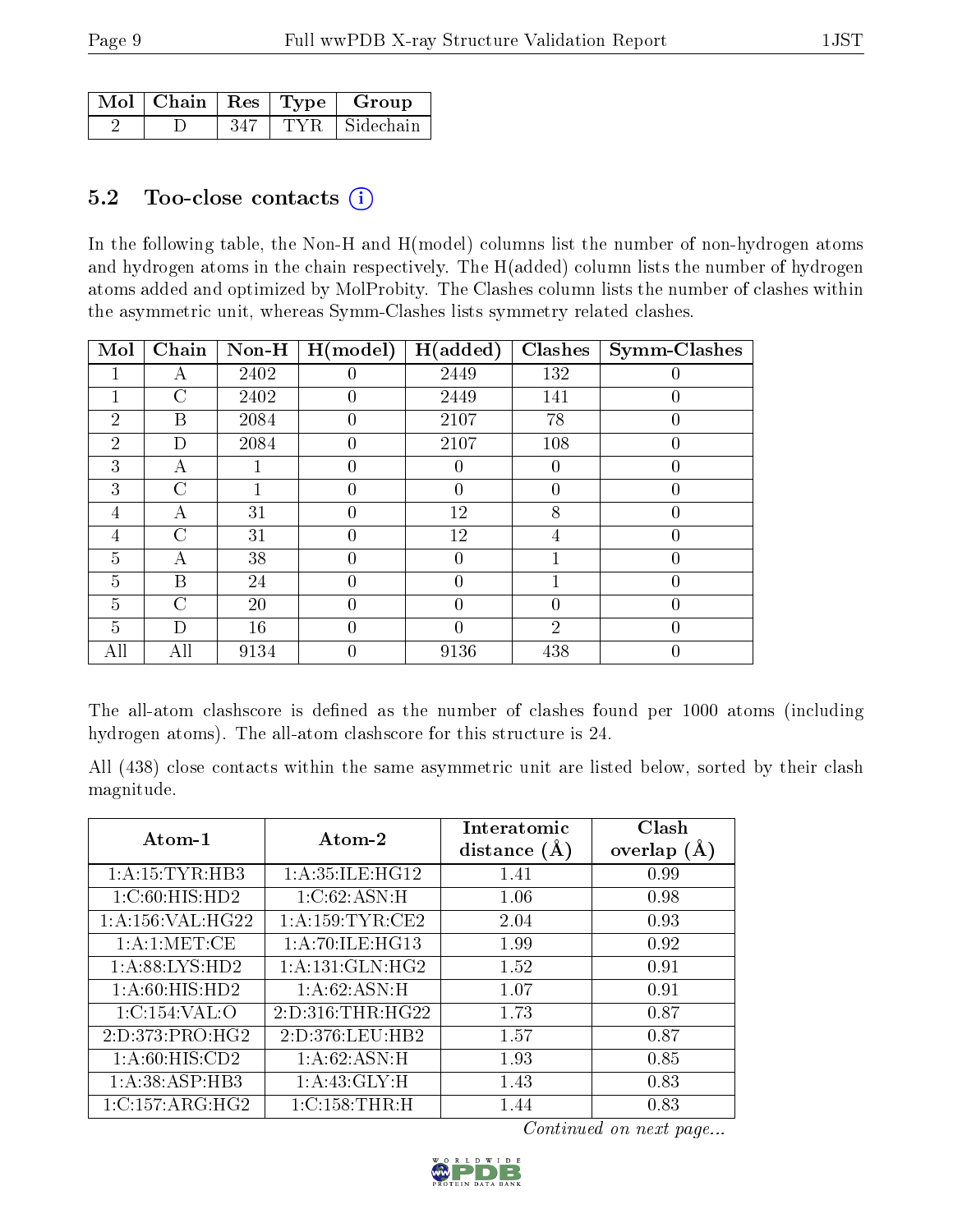| Communica from precious page |                              | Interatomic    | Clash           |
|------------------------------|------------------------------|----------------|-----------------|
| Atom-1                       | Atom-2                       | distance $(A)$ | overlap $(\AA)$ |
| 1:C:88:LYS:HD2               | 1:C:131:GLN:HB3              | 1.59           | 0.83            |
| 1:C:156:VAL:HG22             | 1:C:159:TYR:CE2              | 2.14           | 0.83            |
| 1:C:88:LYS:HZ2               | 1:C:131:GLN:H                | 1.23           | 0.83            |
| 2:D:196:LYS:HD3              | 2:D:244:SER:HB3              | 1.60           | 0.83            |
| 2: D: 346: PRO: O            | 2:D:349:LYS:HG3              | 1.80           | 0.82            |
| 2:D:197:VAL:HG11             | 2:D:349:LYS:HB3              | 1.59           | 0.82            |
| 1:C:202:LEU:HD13             | 1:C:203:PHE:CE2              | 2.16           | 0.81            |
| 2:B:407:GLN:O                | 2:B:411:GLU:HG2              | 1.80           | 0.80            |
| 1:C:156:VAL:HG22             | 1:C:159:TYR:HE2              | 1.47           | 0.80            |
| 1: A:1: MET: HE1             | 1: A:70: ILE: HG13           | 1.63           | 0.80            |
| 1:C:286:PHE:O                | 1:C:289:VAL:HG23             | 1.81           | 0.79            |
| 1:A:155:PRO:HD2              | 2:B:316:THR:HG23             | 1.63           | 0.79            |
| 1: A:177:CYS:SG              | 1: A: 233: MET: SD           | 2.81           | 0.78            |
| 1:C:60:HIS:HD2               | 1:C:62:ASN:N                 | 1.81           | 0.77            |
| 1: A:60: HIS: HD2            | 1:A:62:ASN:N                 | 1.81           | 0.77            |
| 1:C:172:GLU:HB3              | 1:C:177:CYS:SG               | 2.25           | 0.77            |
| 1:C:83:LEU:HDI1              | 1:C:142:LYS:HD2              | 1.66           | 0.76            |
| 2:B:289:LYS:O                | 2:B:293:ARG:HG3              | 1.86           | 0.76            |
| 1:C:84:HIS:CE1               | 1:C:298:LEU:HB3              | 2.20           | 0.76            |
| 1:C:84:HIS:HB3               | 1:C:298:LEU:HG               | 1.68           | 0.75            |
| 2:D:361:HIS:HD2              | 2:D:391:LEU:HD21             | 1.50           | 0.75            |
| 2:D:396:GLN:NE2              | 2:D:400:LYS:HE3              | 2.02           | 0.75            |
| 1: C: 119: HIS: CD2          | 1:C:182:THR:HB               | 2.21           | 0.75            |
| 1:C:200:ARG:HD2              | 1:C:201:ALA:H                | 1.50           | 0.75            |
| 1: A:51: GLU:O               | 1:A:55:LEU:HB2               | 1.86           | 0.74            |
| 2:D:216:ASP:HB2              | 2:D:406:GLN:HG3              | 1.70           | 0.73            |
| 1: A:88: LYS:CD              | 1: A: 131: GLN: HG2          | 2.17           | 0.73            |
| 1:C:201:ALA:HB3              | 1:C:204:PRO:HG3              | 1.71           | 0.73            |
| 1:A:156:VAL:HG22             | 1: A: 159: TYR: HE2          | 1.53           | 0.73            |
| 2:D:361:HIS:CD2              | 2:D:391:LEU:HD21             | 2.23           | 0.73            |
| 2:B:336:LEU:HD23             | 2:B:339:LEU:HD12             | 1.71           | 0.73            |
| 1:C:162:GLU:HG3              | 1:C:173:ILE:HG22             | 1.71           | 0.73            |
| 1:A:10:ILE:HG22              | 4:A:300:ATP:H1'              | 1.73           | 0.71            |
| 1:C:160:TPO:O1P              | 2:D:270:ILE:HA               | 1.90           | 0.71            |
| 1:C:60:HIS:CD2               | 1:C:62:ASN:H                 | 1.99           | 0.71            |
| 2: B:209: SER:O              | 2:B:213:ILE:HG12             | 1.91           | 0.70            |
| 1:C:268:HIS:HD2              | 1:C:270:ASP:N                | 1.87           | 0.70            |
| 1:C:227:TRP:HB3              | 1:C:230:VAL:HG22             | 1.72           | 0.70            |
| 2:B:288:LYS:HD3              | 2:B:292:LEU:HD22             | 1.73           | 0.70            |
| 2:D:287:THR:OG1              | $2:D:290:GLN:H\overline{G3}$ | 1.92           | 0.70            |
| 1:A:35:ILE:HG22              | 1: A:37: LEU:H               | 1.57           | 0.69            |

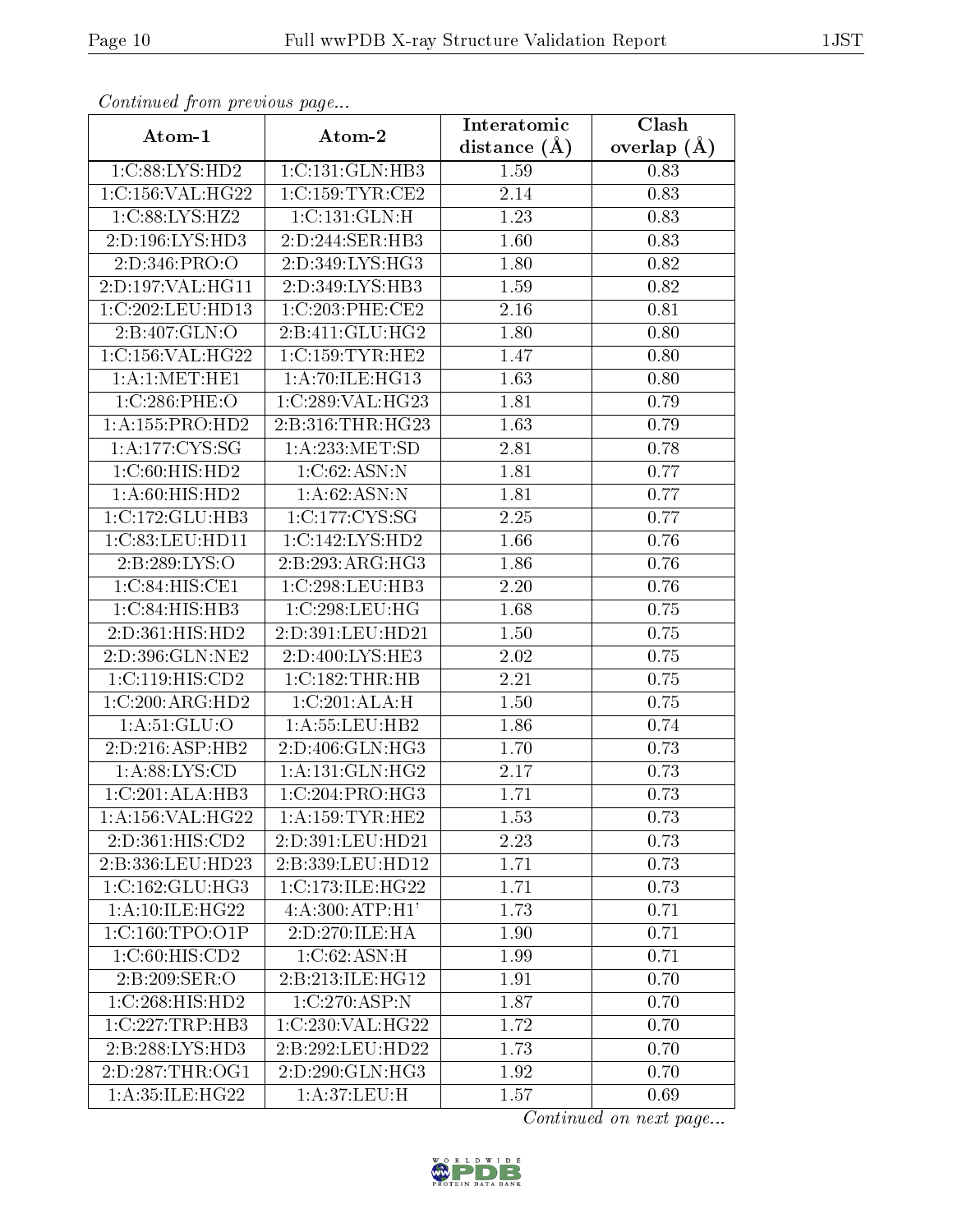| Continuea from previous page<br>Clash<br>Interatomic |                                    |                |               |  |  |
|------------------------------------------------------|------------------------------------|----------------|---------------|--|--|
| Atom-1                                               | Atom-2                             | distance $(A)$ | overlap $(A)$ |  |  |
| 1:A:108:LEU:HD13                                     | 1:A:286:PHE:HZ                     | 1.58           | 0.69          |  |  |
| 1:A:202:LEU:HD13                                     | 1: A:203:PHE:CE2                   | 2.28           | 0.69          |  |  |
| 1:A:227:TRP:O                                        | 1: A:230: VAL:HG22                 | 1.92           | 0.69          |  |  |
| 1:C:115:LEU:HD22                                     | 1:C:189:LEU:HD22                   | 1.75           | 0.69          |  |  |
| 1:C:240:PHE:HB2                                      | 1:C:242:LYS:HZ2                    | 1.58           | 0.68          |  |  |
| 1: A:91: MET:HG2                                     | 1:A:99:ILE:HD11                    | 1.75           | 0.68          |  |  |
| 1:C:296:LEU:HD13                                     | 1:C:298:LEU:HD23                   | 1.76           | 0.68          |  |  |
| 2:B:274:GLU:HG3                                      | 2:B:277:GLU:HG2                    | 1.75           | 0.67          |  |  |
| 1:C:1:MET:HE1                                        | 1:C:70:ILE:HG13                    | 1.76           | 0.67          |  |  |
| 1:C:1:MET:HE3                                        | 1:C:70:ILE:HG21                    | 1.78           | 0.66          |  |  |
| 2:D:417:LYS:HB3                                      | 2:D:417:LYS:NZ                     | 2.10           | 0.66          |  |  |
| 2:B:213:ILE:HD13                                     | 2:B:406:GLN:NE2                    | 2.12           | 0.65          |  |  |
| 2:D:274:GLU:HG2                                      | 2:D:277:GLU:HG2                    | 1.79           | 0.65          |  |  |
| 1:A:7:VAL:O                                          | 1: A:8: GLU: HB2                   | 1.95           | 0.65          |  |  |
| 1: A:87:LEU:HB3                                      | 1:A:130:PRO:HB3                    | 1.79           | 0.65          |  |  |
| $1:C:253:PRO:H\overline{B2}$                         | 1:C:254:PRO:HD3                    | 1.78           | 0.65          |  |  |
| 1:C:38:ASP:HB2                                       | 1:C:43:GLY:H                       | 1.62           | 0.65          |  |  |
| 2:D:372:TRP:CD1                                      | 2:D:377:ILE:HG12                   | 2.32           | 0.64          |  |  |
| 2:B:206:ILE:HG22                                     | 2:B:210:MET:HE1                    | 1.80           | 0.64          |  |  |
| 1:C:283:HIS:CE1                                      | 1:C:284:PRO:HG2                    | 2.33           | 0.64          |  |  |
| 1:C:15:TYR:HD1                                       | 1:C:15:TYR:H                       | 1.44           | 0.64          |  |  |
| 1:C:84:HIS:ND1                                       | 1:C:137:THR:HG23                   | 2.13           | 0.63          |  |  |
| 2:D:175:VAL:HB                                       | 2:D:176:PRO:CD                     | 2.29           | 0.63          |  |  |
| 1: A:88: LYS: HE3                                    | 1:A:131:GLN:N                      | 2.14           | 0.63          |  |  |
| 1:A:47:THR:HG22                                      | 1:A:147:GLY:O                      | 1.98           | 0.63          |  |  |
| 1:A:175:LEU:HD12                                     | 1: A:233:MET:HE1                   | 1.79           | 0.63          |  |  |
| 2:D:388:LYS:HG3                                      | 2:D:432:LEU:HD12                   | 1.81           | 0.62          |  |  |
| 2:D:366:THR:HG21                                     | 2:D:398:TYR:OH                     | 1.99           | 0.62          |  |  |
| 2:B:202:LYS:HD2                                      | 2:B:202:LYS:H                      | 1.63           | 0.62          |  |  |
| 2:B:263:LEU:HD21                                     | 2:B:295:GLU:HG3                    | 1.81           | 0.62          |  |  |
| 2:D:216:ASP:CB                                       | 2:D:406:GLN:HG3                    | 2.29           | 0.62          |  |  |
| 1: A:230: VAL: HA                                    | 1: A:233:MET:CE                    | 2.29           | 0.62          |  |  |
| 1: A:88: LYS:CE                                      | 1: A: 131: GLN: HG2                | 2.30           | 0.62          |  |  |
| 1:C:81:GLU:O                                         | 1:C:81:GLU:HG3                     | 1.98           | 0.62          |  |  |
| 1:C:230:VAL:HA                                       | $1:C:233:MET:H\overline{E2}$       | 1.80           | 0.61          |  |  |
| 1:A:38:ASP:CG                                        | 1:A:41:THR:HB                      | 2.20           | 0.61          |  |  |
| 1: A:99: ILE: HG23                                   | 1: A: 103: LEU: HD23               | 1.82           | 0.61          |  |  |
| 2:B:202:LYS:HD2                                      | 2:B:202:LYS:N                      | $2.15\,$       | 0.61          |  |  |
| 1:C:88:LYS:HZ2                                       | 1:C:131:GLN:N                      | 1.98           | 0.61          |  |  |
| 2:D:396:GLN:HE21                                     | 2:D:400:LYS:HE3                    | 1.66           | 0.61          |  |  |
| 1:C:83:LEU:HD11                                      | $1:C:142:\overline{\text{LYS:CD}}$ | 2.31           | 0.60          |  |  |

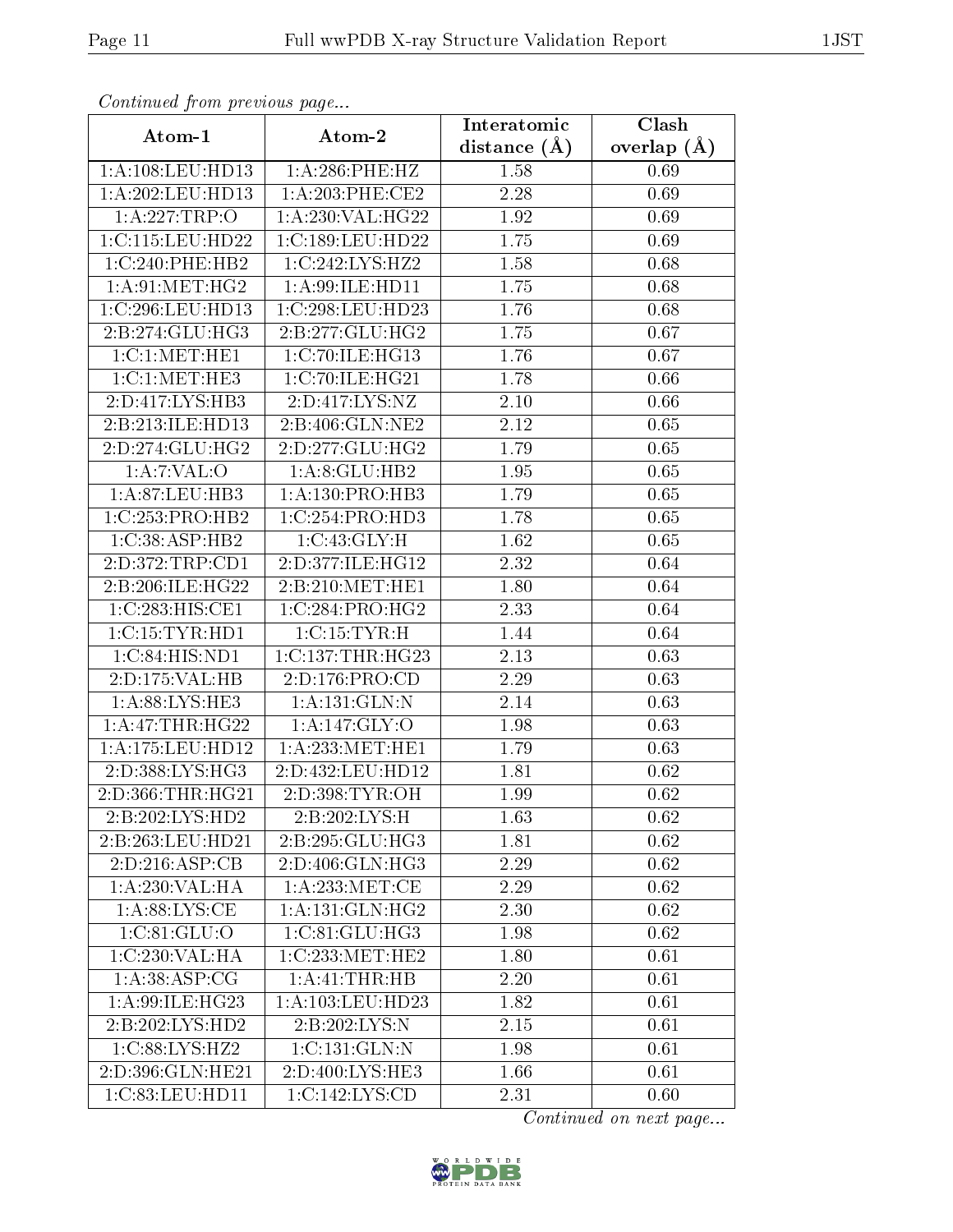| Commaca jibin previous page  |                     | Interatomic       | Clash           |
|------------------------------|---------------------|-------------------|-----------------|
| Atom-1                       | Atom-2              | distance $(A)$    | overlap $(\AA)$ |
| 2:B:202:LYS:O                | 2:B:204:PRO:HD3     | 2.02              | 0.60            |
| 1: A:58:LEU:HA               | 1: A:117:PHE:HE2    | 1.66              | 0.60            |
| 1: A:64:VAL:HG22             | 1: A:83: LEU:CD1    | 2.31              | 0.60            |
| 1:C:84:HIS:ND1               | 1:C:298:LEU:HB3     | 2.16              | 0.60            |
| 1:A:71:HIS:HB3               | 2:B:300:LYS:HE3     | 1.84              | 0.59            |
| 1:C:160:TPO:HA               | 2:D:270:ILE:HD13    | 1.84              | 0.59            |
| 1:C:38:ASP:HB3               | 1:C:41:THR:OG1      | 2.02              | 0.59            |
| $2:B:203:GLN:H\overline{G2}$ | 2:B:206:ILE:HG12    | 1.83              | 0.59            |
| 2:B:373:PRO:CG               | 2:B:376:LEU:HD12    | 2.32              | 0.59            |
| 2:D:377:ILE:HG23             | 2:D:382:TYR:O       | 2.02              | 0.59            |
| 2:B:207:THR:OG1              | 2:B:210:MET:HG3     | 2.03              | 0.59            |
| 2:D:396:GLN:O                | 2:D:400:LYS:HD3     | 2.02              | 0.59            |
| 2:B:183:HIS:HB2              | 2:B:317:GLN:HE22    | 1.68              | 0.59            |
| 1:C:240:PHE:HB2              | 1:C:242:LYS:NZ      | 2.17              | 0.59            |
| 1:C:160:TPO:OG1              | 2:D:270:ILE:HG23    | 2.02              | 0.59            |
| 1:C:1:MET:CE                 | 1:C:70:ILE:HG13     | 2.32              | 0.58            |
| 1:C:198:THR:O                | 1:C:199:ARG:HG2     | 2.04              | 0.58            |
| 1:C:296:LEU:HD13             | 1:C:298:LEU:CD2     | 2.34              | 0.58            |
| 1:A:83:LEU:HD23              | 1:A:136:ASN:HB3     | 1.85              | 0.58            |
| 1: A:145: ASP:HB2            | 4:A:300:ATP:O2A     | 2.04              | 0.58            |
| 2:B:288:LYS:HD3              | 2:B:292:LEU:CD2     | 2.32              | 0.58            |
| 1: A:265: GLN:NE2            | 1: A:275: ILE: HD12 | 2.19              | 0.58            |
| 2:D:217:TRP:CE3              | 2:D:218:LEU:HD23    | 2.39              | 0.58            |
| 1: A:83:LEU:CD2              | 1: A: 136: ASN: HB3 | $\overline{2}.34$ | 0.58            |
| 2: B: 388: LYS: O            | 2:B:392:MET:HG2     | 2.03              | 0.58            |
| 1:C:247:ASP:HB3              | 1:C:250:LYS:HG2     | 1.85              | 0.57            |
| 1: A:93:ALA:HB3              | 1:A:297:ARG:NH2     | 2.18              | 0.57            |
| 2:B:176:PRO:HA               | 2:B:179:HIS:CE1     | 2.39              | 0.57            |
| 1:A:297:ARG:HH11             | 1:A:297:ARG:N       | 2.02              | 0.57            |
| 2:B:275:VAL:O                | 2:B:279:VAL:HG23    | 2.04              | 0.57            |
| 2:D:402:PRO:HG3              | 2:D:410:ARG:HH12    | 1.69              | 0.57            |
| 2:B:417:LYS:HE2              | 2:B:418:TYR:CZ      | 2.39              | 0.57            |
| 2:B:203:GLN:OE1              | 2:B:247:SER:HA      | 2.04              | 0.57            |
| 1:C:227:TRP:HB3              | 1:C:230:VAL:CG2     | 2.34              | 0.57            |
| 2:B:201:LYS:HD3              | 2:B:202:LYS:HE3     | 1.87              | 0.56            |
| 2:D:322:GLN:HG3              | 2:D:325:ALA:HA      | 1.86              | 0.56            |
| 1:A:32:LEU:HD23              | 1:A:79:VAL:HG22     | 1.87              | 0.56            |
| 1:A:297:ARG:HH11             | 1:A:297:ARG:H       | 1.54              | 0.56            |
| 1:A:88:LYS:HD2               | 1: A: 131: GLN: CG  | 2.31              | 0.56            |
| 1:C:237:LYS:HB2              | 1:C:240:PHE:CE1     | 2.41              | 0.56            |
| 1:A:11:GLY:HA3               | 4:A:300:ATP:O4'     | 2.05              | 0.56            |

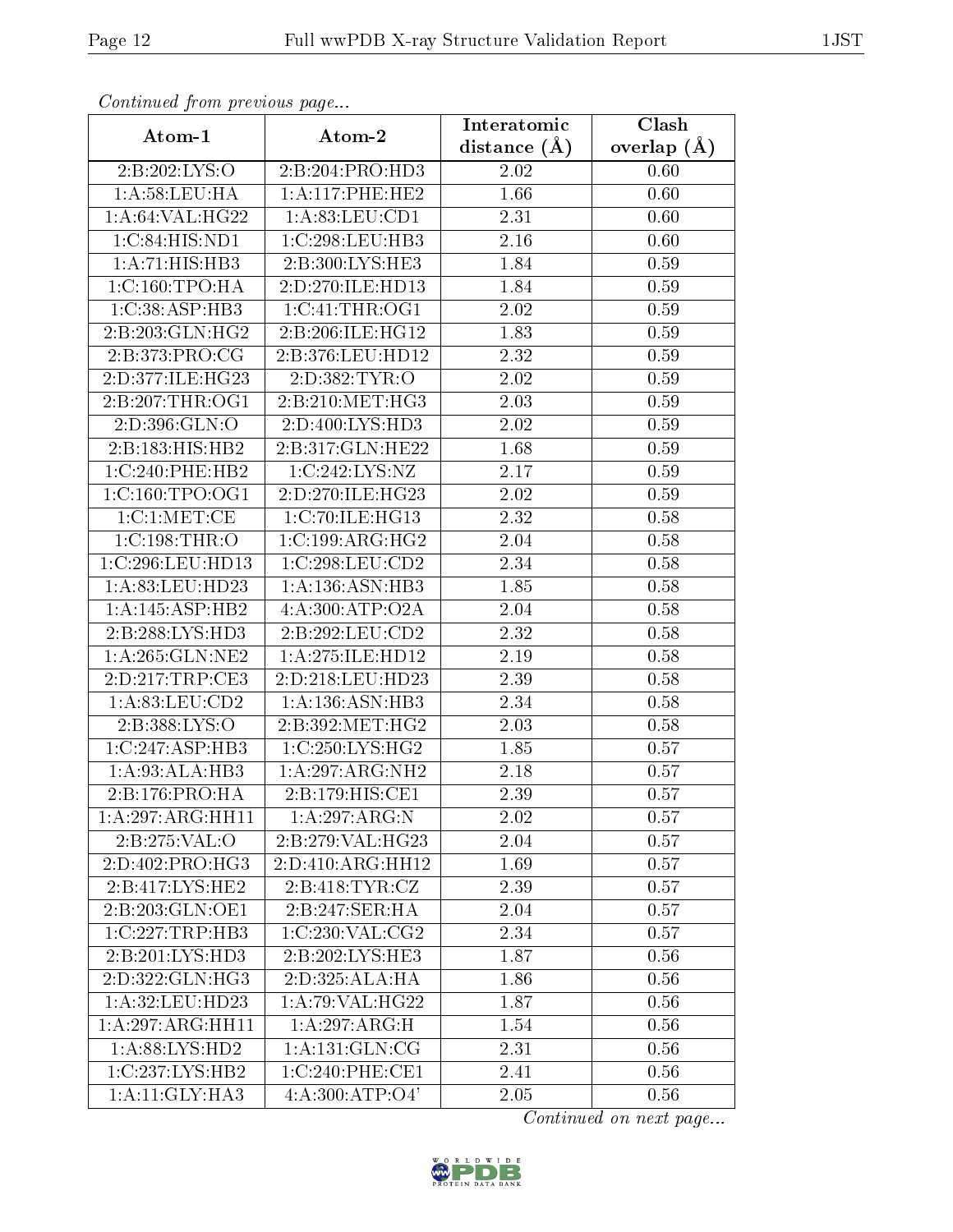| Communa from previous page  |                             | Interatomic      | Clash           |
|-----------------------------|-----------------------------|------------------|-----------------|
| Atom-1                      | Atom-2                      | distance $(\AA)$ | overlap $(\AA)$ |
| 1:C:91:MET:HE1              | 1:C:130:PRO:HG2             | 1.88             | 0.56            |
| 2:D:190:GLU:OE1             | 2:D:352:PRO:HD2             | 2.06             | 0.56            |
| 1:A:122:ARG:HD2             | 1:A:122:ARG:O               | 2.06             | 0.56            |
| 1:C:200:ARG:HD2             | 1:C:201:ALA:N               | 2.19             | 0.56            |
| 1:A:10:ILE:HB               | 1: A:18: VAL:HG12           | 1.87             | 0.55            |
| 1:A:230:VAL:HA              | 1:A:233:MET:HE2             | 1.87             | 0.55            |
| 1:C:255:LEU:HG              | 1:C:259:GLY:HA3             | 1.88             | 0.55            |
| 1: A:296:LEU:C              | 1:A:297:ARG:HD3             | 2.27             | 0.55            |
| 2:B:225:TYR:CE2             | 2:B:277:GLU:HB3             | 2.41             | 0.55            |
| 1:C:105:LYS:HG3             | 1:C:285:PHE:CZ              | 2.41             | 0.55            |
| 1: A:8: GLU: HG2            | 1: A:9: LYS:H               | 1.72             | 0.55            |
| 2:B:175:VAL:HG12            | 2:Bi:175:VAL:O              | 2.07             | 0.55            |
| 2:D:206:ILE:HG22            | 2:D:210:MET:HE1             | 1.88             | 0.55            |
| 2:B:278:PHE:O               | 2:B:281:ILE:HG13            | 2.06             | 0.55            |
| 1:C:101:LEU:N               | 1:C:102:PRO:HD2             | 2.22             | 0.55            |
| 1:A:71:HIS:CD2              | 2:B:300:LYS:HG3             | 2.42             | 0.54            |
| 1:C:222:PRO:HD3             | 1:C:269:TYR:CZ              | 2.42             | 0.54            |
| 1:C:223:ASP:H               | 1:C:226:VAL:HG12            | 1.72             | 0.54            |
| 1: A:98: GLY:O              | 1: A:100: PRO:HD3           | 2.06             | 0.54            |
| 1: A:9: LYS: NZ             | 1:A:17:VAL:HB               | 2.23             | 0.54            |
| 2:D:332:LEU:O               | 2:D:336:LEU:HG              | 2.07             | 0.54            |
| 1:C:122:ARG:HA              | 1:C:152:PHE:CE1             | 2.43             | $0.54\,$        |
| 1:C:296:LEU:HD13            | 1:C:298:LEU:CG              | 2.37             | 0.54            |
| 1: A:90: PHE: HA            | 1:A:297:ARG:HH22            | 1.72             | 0.54            |
| 1:C:91:MET:HE1              | 1:C:130:PRO:CG              | 2.38             | 0.54            |
| 2:D:401:ALA:HB3             | 2:D:402:PRO:H <sub>D3</sub> | 1.88             | 0.54            |
| 1:A:297:ARG:HD3             | 1:A:297:ARG:N               | 2.22             | 0.54            |
| 1:C:90:PHE:HD1              | 1:C:297:ARG:NH2             | 2.06             | 0.54            |
| 2:D:199:TYR:HE2             | 2:D:348:LEU:HD21            | 1.72             | 0.54            |
| 2:B:225:TYR:HE1             | 2:B:281:ILE:HG21            | 1.72             | 0.54            |
| 2:D:277:GLU:O               | 2:D:281:ILE:HG12            | 2.08             | 0.54            |
| 2:D:275:VAL:O               | 2:D:279:VAL:HG23            | 2.07             | 0.54            |
| 2:B:373:PRO:HG2             | 2:B:376:LEU:HD12            | 1.88             | 0.53            |
| 2:B:364:LEU:HG              | 2:B:370:GLN:HB2             | 1.89             | 0.53            |
| 1:C:268:HIS:CD2             | 1:C:270:ASP:H               | 2.26             | 0.53            |
| 1: A: 15: TYR: OH           | 1:A:47:THR:HB               | 2.08             | 0.53            |
| 1: A:13: GLY:HA3            | 4:A:300:ATP:PB              | 2.48             | 0.53            |
| 1:A:256:ASP:O               | 1: A:260:ARG:HG3            | 2.08             | 0.53            |
| 1:A:249:SER:HA              | 1:A:260:ARG:HD3             | 1.90             | 0.53            |
| 1:C:296:LEU:HD13            | 1:C:298:LEU:HG              | 1.91             | 0.53            |
| 2:D:327:C <sub>Y</sub> S:SG | 2:D:419:HIS:CE1             | 3.02             | 0.53            |

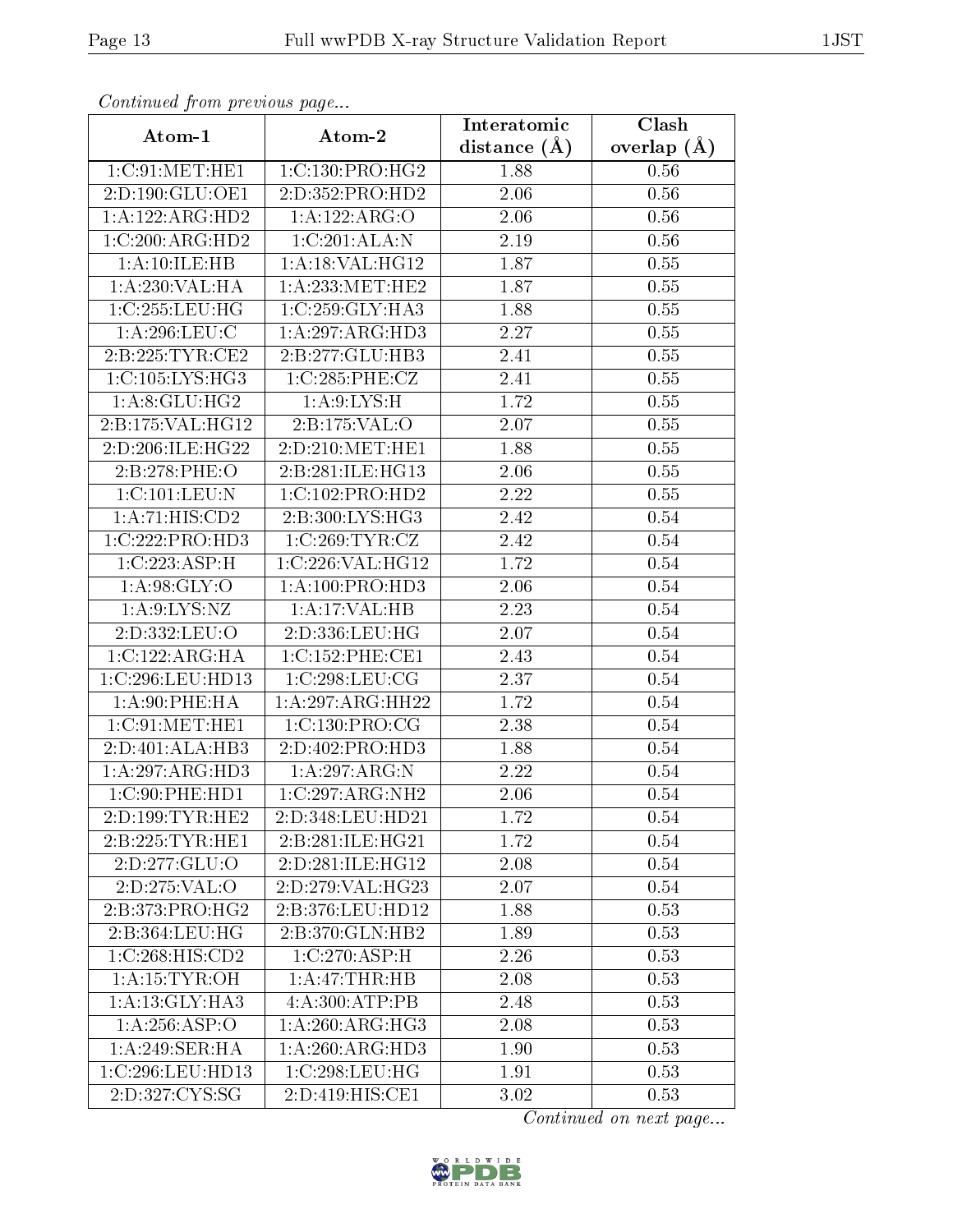| Continuea from previous page |                              | Interatomic       | Clash         |
|------------------------------|------------------------------|-------------------|---------------|
| Atom-1                       | Atom-2                       | distance $(A)$    | overlap $(A)$ |
| 2:D:219:VAL:HG22             | 2:D:232:LEU:HD11             | 1.89              | 0.52          |
| 1:C:38:ASP:HB2               | 1:C:43:GLY:N                 | 2.24              | 0.52          |
| 1: A:15:TYR:CE1              | 1:A:48:ALA:HB2               | 2.45              | 0.52          |
| 1:C:155:PRO:HD2              | 2:D:316:THR:CG2              | 2.40              | 0.52          |
| 1:C:91:MET:HE2               | 1:C:130:PRO:HB3              | 1.90              | 0.52          |
| 2:D:367:VAL:HG12             | 2:D:368:THR:HG23             | 1.91              | 0.52          |
| 1:C:296:LEU:HD22             | 1:C:298:LEU:HD23             | 1.92              | 0.52          |
| 1: A:12: GLU: HG2            | 1:A:17:VAL:HA                | 1.92              | 0.52          |
| 2:B:395:HIS:HE1              | 2:B:427:PRO:O                | 1.93              | 0.51          |
| 1:C:86:ASP:HA                | 1:C:134:LEU:HA               | 1.93              | 0.51          |
| 2:D:175:VAL:N                | 2:D:176:PRO:HD2              | 2.25              | 0.51          |
| 1:A:122:ARG:HA               | 1: A: 152: PHE: CE1          | 2.45              | 0.51          |
| 1:A:9:LYS:HZ2                | 1:A:18:VAL:H                 | 1.58              | 0.51          |
| 2:D:196:LYS:HD3              | 2:D:196:LYS:H                | 1.74              | 0.51          |
| 2:D:319:PHE:O                | 2:D:322:GLN:HG2              | 2.11              | 0.51          |
| 2:D:372:TRP:HB3              | 2:D:384:LEU:HD22             | 1.92              | 0.51          |
| 1:A:154:VAL:O                | 2:B:316:THR:HG22             | $2.10\,$          | 0.51          |
| 1:C:162:GLU:HA               | 1:C:173:ILE:CG2              | 2.41              | 0.51          |
| 1:C:227:TRP:O                | 1:C:230:VAL:HG23             | $2.10\,$          | 0.51          |
| 1: A:1: MET:HG3              | 1: A:1: MET:O                | 2.12              | 0.50          |
| 2:D:321:HIS:CE1              | 2:D:379:LYS:HD2              | $\overline{2}.45$ | 0.50          |
| 2:D:417:LYS:O                | 2:D:417:LYS:HG2              | 2.12              | 0.50          |
| 2:B:388:LYS:HG2              | 2:B:432:LEU:HD13             | 1.93              | 0.50          |
| 2: B: 398: TYR: CD2          | 2:B:426:PRO:HB3              | 2.47              | 0.50          |
| 2:B:395:HIS:CE1              | 2:Bi:427:PRO:O               | 2.65              | 0.50          |
| 1:C:105:LYS:HG3              | 1:C:285:PHE:CE2              | 2.46              | 0.50          |
| 1:A:241:PRO:HB2              | 1:A:243:TRP:CZ3              | 2.47              | 0.50          |
| 1:C:15:TYR:HE1               | $4:C:300:A\overline{TP:O3B}$ | 1.95              | 0.50          |
| 1:C:268:HIS:HD2              | 1:C:270:ASP:H                | 1.54              | 0.50          |
| 1:C:16:GLY:HA3               | 4:C:300:ATP:O2B              | 2.11              | 0.49          |
| 2:D:354:VAL:HG13             | 2:D:387:LEU:HD23             | 1.92              | 0.49          |
| 1: A:296:LEU:HA              | 1:A:297:ARG:HH11             | 1.77              | 0.49          |
| 1:C:214:ARG:HG2              | 1:C:214:ARG:NH1              | 2.27              | 0.49          |
| 1:C:262:LEU:O                | 1:C:266:MET:HG3              | 2.12              | 0.49          |
| 1: A: 15: TYR: CD1           | 1:A:48:ALA:HB2               | 2.47              | 0.49          |
| $1:A:\overline{10:ILE:CG2}$  | 4:A:300:ATP:H1'              | 2.41              | 0.49          |
| 1:A:49:ILE:HG23              | 2:B:306:LEU:HD12             | 1.92              | 0.49          |
| 1: A:93:ALA:HB3              | 1:A:297:ARG:HH21             | 1.77              | 0.49          |
| 1: A:64:VAL:HG22             | 1: A:83: LEU: HD12           | 1.93              | 0.49          |
| 2:D:196:LYS:HB2              | 2:D:199:TYR:HB3              | 1.94              | 0.49          |
| 2:D:337:GLY:O                | 2:D:340:SER:OG               | 2.29              | 0.49          |

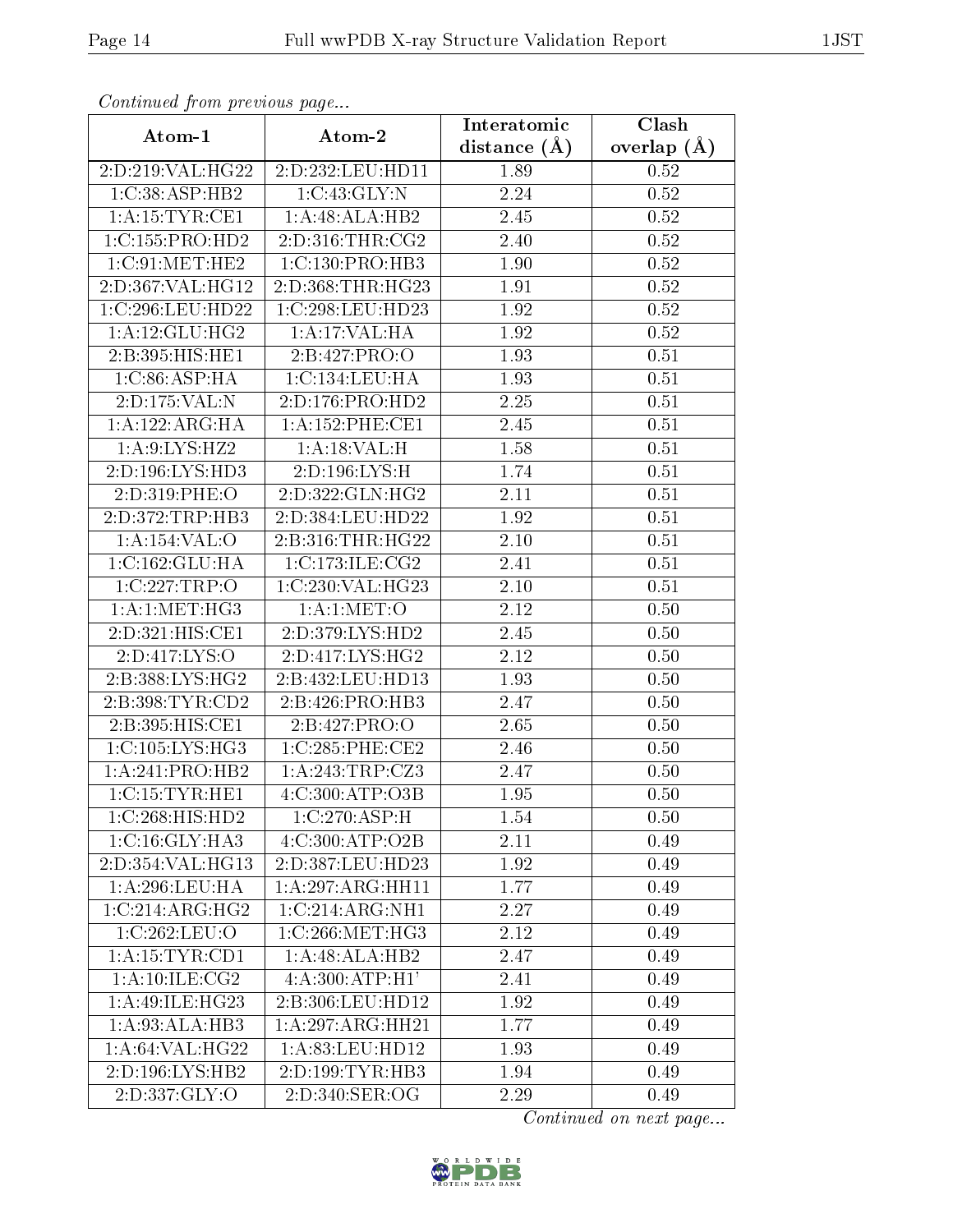| Communa from previous page  |                                         | Interatomic      | Clash           |
|-----------------------------|-----------------------------------------|------------------|-----------------|
| Atom-1                      | Atom-2                                  | distance $(\AA)$ | overlap $(\AA)$ |
| 2:D:196:LYS:H               | 2:D:196:LYS:CD                          | 2.26             | 0.49            |
| 2:D:365:TYR:HE2             | 2:D:430:LEU:HA                          | 1.77             | 0.49            |
| 1:A:119:HIS:HD2             | 5:A:326:HOH:O                           | $1.94\,$         | 0.49            |
| 1: A:246: GLN:NE2           | 1: A:251:VAL:HG22                       | 2.28             | 0.49            |
| 1: A:290:THR:OG1            | $1:\overline{A}:292:\overline{PRO:HD3}$ | 2.13             | 0.49            |
| 1:C:155:PRO:HD2             | 2:D:316:THR:HG23                        | 1.95             | 0.49            |
| 2:D:326:ASN:OD1             | 2:D:328:LYS:HB2                         | 2.13             | 0.49            |
| 1:A:157:ARG:HB3             | 1: A: 159: TYR: CE1                     | 2.48             | 0.48            |
| 1: A:6: LYS: HE2            | 1: A:32: LEU: HD13                      | 1.95             | 0.48            |
| 1: A: 223: ASP:H            | $1:$ A:226:VAL:HG13                     | 1.78             | 0.48            |
| 2:D:199:TYR:HA              | 2:D:202:LYS:HE2                         | 1.96             | 0.48            |
| 1:C:198:THR:C               | 1:C:199:ARG:HG2                         | 2.33             | 0.48            |
| 1:C:112:LEU:HD22            | 1:C:280:ALA:HB3                         | 1.95             | 0.48            |
| 1:C:95:ALA:O                | 1:C:96:LEU:HB2                          | 2.13             | 0.48            |
| 1:C:37:LEU:HD22             | 1:C:44:VAL:HG22                         | 1.96             | 0.48            |
| 2:D:183:HIS:HB2             | 2:D:317:GLN:HE22                        | 1.78             | 0.48            |
| 2:B:332:LEU:O               | 2:B:335:PHE:HB3                         | 2.14             | 0.48            |
| 1:A:75:LYS:HD2              | 1: A:77:TYR:OH                          | 2.14             | 0.48            |
| 2:D:428:GLU:HG3             | 2:D:429:THR:HG23                        | 1.96             | 0.48            |
| 1: A: 167: TRP: CD1         | 1: A:204:PRO:HA                         | 2.48             | 0.48            |
| 2:B:187:ARG:O               | 2:B:190:GLU:HG2                         | 2.14             | 0.47            |
| 1: A:1:MET:HE3              | 1: A:70: ILE: HG21                      | 1.96             | 0.47            |
| 1:A:11:GLY:HA3              | 4: A:300:ATP:C4'                        | 2.43             | 0.47            |
| 2:B:401:ALA:HB3             | 2:B:402:PRO:HD3                         | 1.96             | 0.47            |
| 2:B:274:GLU:HG3             | 2:B:277:GLU:CG                          | 2.41             | 0.47            |
| 1:C:252:VAL:HG11            | 1:C:255:LEU:HD22                        | 1.96             | 0.47            |
| 2:D:373:PRO:O               | 2:D:377:ILE:HG13                        | 2.15             | 0.47            |
| 2:B:210:MET:HE1             | 2:B:250:ARG:CB                          | 2.45             | 0.47            |
| 1:C:35:ILE:HD13             | 1:C:48:ALA:HB2                          | 1.97             | 0.47            |
| 2:D:331:SER:HB2             | 2:D:421:VAL:HG11                        | 1.97             | 0.47            |
| 1:A:108:LEU:HD13            | $1: A:286:$ PHE:CZ                      | 2.43             | 0.47            |
| 1: A: 156: VAL: CG2         | 1: A: 159: TYR: HE2                     | 2.26             | 0.47            |
| 1: A:38: ASP:OD2            | 1: A: 42: GLU: HB3                      | 2.14             | 0.47            |
| 1:C:119:HIS:NE2             | 1:C:182:THR:HB                          | 2.30             | 0.47            |
| 2: D:407: GLN:O             | 2:D:411:GLU:HG2                         | 2.15             | 0.47            |
| 1:C:263:LEU:HG              | 1:C:267:LEU:HD12                        | 1.97             | 0.47            |
| 1:C:163:VAL:HG23            | 1:C:164:VAL:HG23                        | 1.97             | 0.46            |
| 2:D:388:LYS:O               | 2:D:392:MET:HG2                         | 2.16             | 0.46            |
| 1:A:71:HIS:ND1              | 2:B:296:HIS:HE1                         | 2.13             | 0.46            |
| 1:C:257:GLU:HG3             | 1:C:258:ASP:N                           | 2.31             | 0.46            |
| $2:B:323:GLN:\overline{HA}$ | 2:B:324:PRO:HA                          | 1.63             | 0.46            |

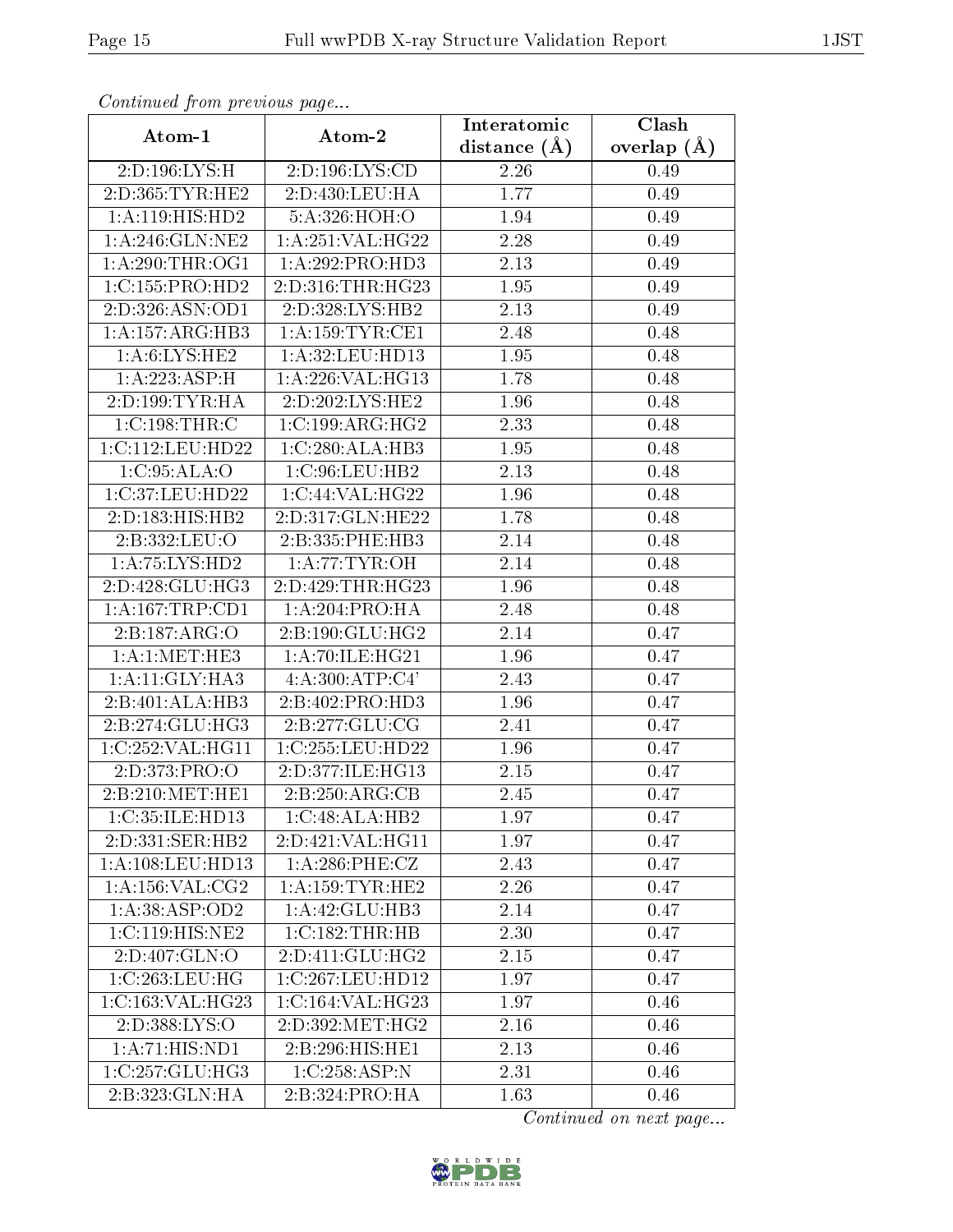| Continuea from previous page        |                     | Interatomic    | Clash         |
|-------------------------------------|---------------------|----------------|---------------|
| Atom-1                              | Atom-2              | distance $(A)$ | overlap $(A)$ |
| 1: A:1: MET:HA                      | 1:A:1:MET:HE2       | 1.96           | 0.46          |
| 1:A:70:ILE:HB                       | 1:A:77:TYR:HB2      | 1.98           | 0.46          |
| $2:D:202:LYS:H\overline{B2}$        | 2:D:202:LYS:HE3     | 1.71           | 0.46          |
| 1:A:35:ILE:HD12                     | 1:A:76:LEU:HD13     | 1.97           | 0.46          |
| 2:B:373:PRO:HG2                     | 2:B:376:LEU:HB2     | 1.96           | 0.46          |
| 2:B:396:GLN:HE21                    | 2:B:400:LYS:HE3     | 1.80           | 0.46          |
| 1:C:71:HIS:CE1                      | 2:D:296:HIS:NE2     | 2.84           | 0.46          |
| 2:D:238:TYR:HB3                     | 2:D:302:LEU:HD11    | 1.98           | 0.46          |
| 2:D:387:LEU:O                       | 2:D:391:LEU:HB2     | 2.16           | 0.46          |
| 2:D:417:LYS:HB3                     | 2:D:417:LYS:HZ3     | 1.77           | 0.46          |
| 1: A:83: LEU: HD11                  | 1:A:142:LYS:HD2     | 1.98           | 0.46          |
| 1:C:88:LYS:NZ                       | 1:C:131:GLN:H       | 2.04           | 0.46          |
| $1:C:101:\overline{\textrm{LEU:O}}$ | 1:C:101:LEU:HG      | 2.15           | 0.46          |
| 1:C:84:HIS:CB                       | 1:C:298:LEU:HG      | 2.42           | 0.46          |
| 1:C:71:HIS:NE2                      | 2:D:304:PHE:HE2     | 2.13           | 0.46          |
| 2:D:329:VAL:HG22                    | 2:D:367:VAL:HB      | 1.98           | 0.46          |
| 1:C:284:PRO:O                       | 1:C:285:PHE:C       | 2.53           | 0.46          |
| 1: A:34: LYS: NZ                    | 1:A:75:LYS:HD3      | 2.31           | 0.45          |
| 1: A:83: LEU:O                      | 4:A:300:ATP:H2      | 1.98           | 0.45          |
| 1:C:278:LYS:CD                      | 2:D:177:ASP:HB3     | 2.46           | 0.45          |
| 2:D:216:ASP:HB2                     | 2:D:406:GLN:CG      | 2.44           | 0.45          |
| 1: A:89: LYS: HA                    | 1:A:89:LYS:HD3      | 1.72           | 0.45          |
| 1:C:156:VAL:CG2                     | 1:C:159:TYR:HE2     | 2.25           | 0.45          |
| 1:C:288:ASP:N                       | 1:C:288:ASP:OD1     | 2.50           | 0.45          |
| 2:D:412:LYS:O                       | 2:D:415:ASN:HB3     | 2.16           | 0.45          |
| 2:B:203:GLN:HG2                     | 2: B:206: ILE: CG1  | 2.46           | 0.45          |
| 1:A:284:PRO:O                       | 1:A:287:GLN:HG2     | 2.17           | 0.45          |
| 2:D:233:HIS:CD2                     | $2:$ D:341:LEU:HD21 | 2.51           | 0.45          |
| 2:D:321:HIS:CD2                     | 2:D:321:HIS:N       | 2.84           | 0.45          |
| 1:A:227:TRP:HB3                     | 1: A:230: VAL:HG22  | 1.99           | 0.45          |
| 1:C:91:MET:CE                       | 1:C:130:PRO:HB3     | 2.46           | 0.45          |
| 1:C:272:ASN:HD22                    | 1:C:273:LYS:NZ      | 2.14           | 0.45          |
| $1: A:291:LYS:\overline{N}$         | 1:A:292:PRO:HD3     | 2.32           | 0.45          |
| 2:B:412:LYS:HE2                     | 2:B:413:TYR:CE1     | 2.51           | 0.45          |
| 1:C:157:ARG:HG2                     | 1:C:158:THR:N       | 2.23           | 0.45          |
| 1:C:15:TYR:HE1                      | 4:C:300:ATP:PG      | 2.40           | 0.45          |
| 1:C:86:ASP:OD2                      | 1:C:88:LYS:HB3      | 2.17           | 0.45          |
| 1:C:270:ASP:HA                      | 1:C:271:PRO:HD2     | 1.84           | 0.45          |
| 2:D:327:CYS:SG                      | 2:D:419:HIS:NE2     | 2.89           | 0.45          |
| 1:C:157:ARG:O                       | 1:C:179:TYR:CD1     | 2.70           | 0.45          |
| $1:C:241:PRO:\overline{HB2}$        | 1:C:243:TRP:CZ2     | 2.51           | 0.45          |

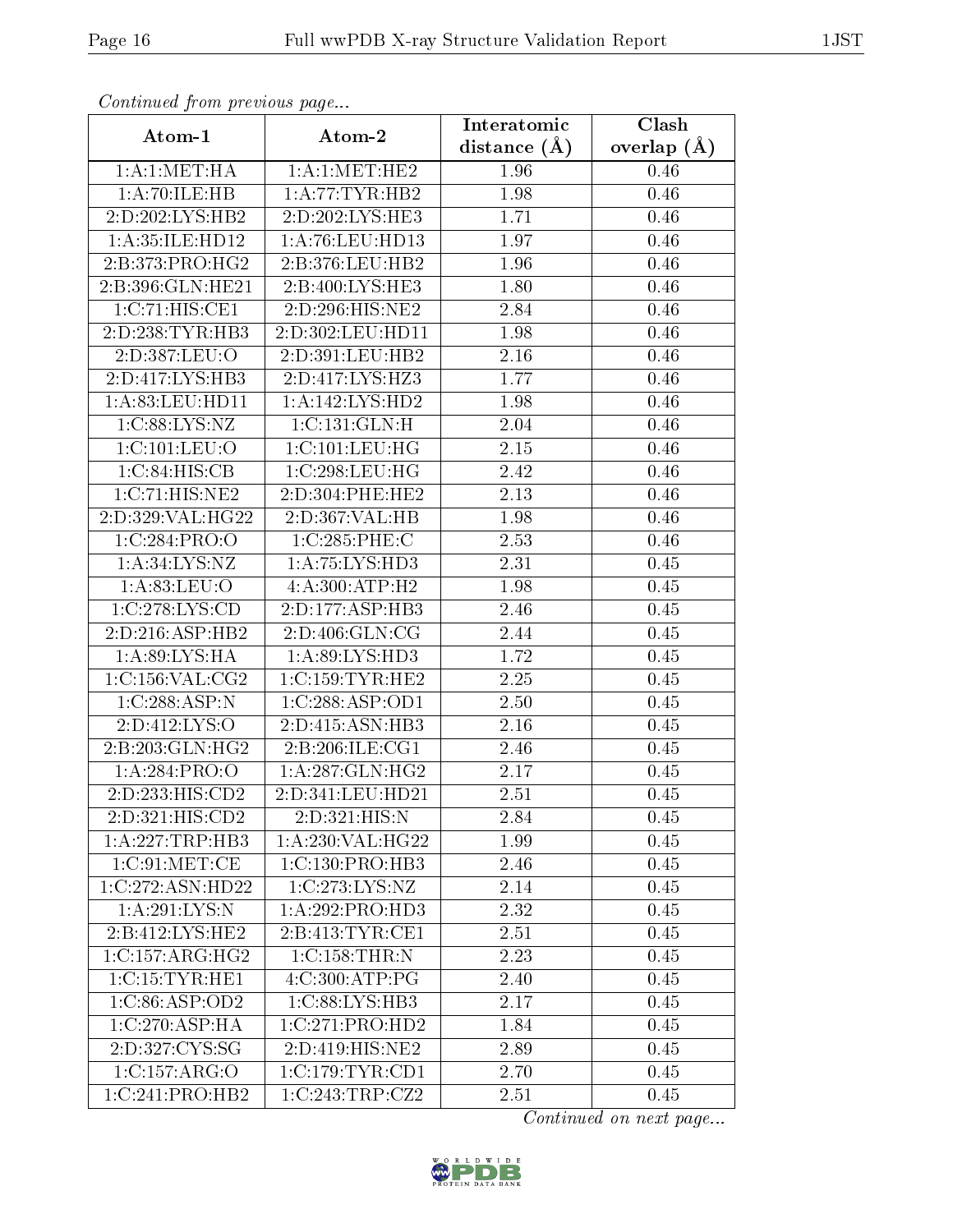| Continuea from previous page |                    | Interatomic    | Clash         |
|------------------------------|--------------------|----------------|---------------|
| Atom-1                       | Atom-2             | distance $(A)$ | overlap $(A)$ |
| 1: A:13: GLY:HA3             | 4:A:300:ATP:O1B    | 2.17           | 0.44          |
| 2:D:315:LEU:HA               | 2:D:315:LEU:HD23   | 1.72           | 0.44          |
| 1:C:272:ASN:ND2              | 1:C:273:LYS:HZ2    | 2.16           | 0.44          |
| 1: C: 124: LEU: O            | 1:C:149:ALA:HA     | 2.18           | 0.44          |
| 2:B:199:TYR:CD1              | 2:B:199:TYR:C      | 2.91           | 0.44          |
| 1: A:3: ASN:O                | 1: A: 23: ASN: HA  | 2.17           | 0.44          |
| 1:C:287:GLN:HG2              | 1:C:288:ASP:OD1    | 2.17           | 0.44          |
| 2:D:229:ASN:ND2              | 2:D:338:GLU:OE1    | 2.50           | 0.44          |
| 2:D:414:LYS:HA               | 2:D:420:GLY:HA2    | 1.99           | 0.44          |
| 2:B:217:TRP:O                | 2:B:220:GLU:HB2    | 2.18           | 0.44          |
| 2:B:384:LEU:HA               | 2:B:384:LEU:HD12   | 1.76           | 0.44          |
| 2:D:275:VAL:HG21             | 2:D:292:LEU:HD11   | 1.99           | 0.44          |
| 2:B:201:LYS:HD3              | 2:B:202:LYS:CE     | 2.47           | 0.44          |
| 1:C:172:GLU:CB               | 1:C:177:CYS:SG     | 3.03           | 0.44          |
| 1:C:175:LEU:HA               | 1:C:235:ASP:HB2    | 2.00           | 0.44          |
| 1:C:278:LYS:HD3              | 2:D:177:ASP:HB3    | 2.00           | 0.44          |
| 1: A:89: LYS: NZ             | 1: A:131: GLN:OE1  | 2.51           | 0.44          |
| 1:C:95:ALA:O                 | 1:C:96:LEU:CB      | 2.66           | 0.44          |
| 2:D:199:TYR:CE2              | 2:D:348:LEU:HD21   | 2.50           | 0.44          |
| 2:B:293:ARG:HD2              | 1:C:24:LYS:NZ      | 2.33           | 0.44          |
| 1:C:268:HIS:CD2              | 1:C:270:ASP:N      | 2.75           | 0.44          |
| 2:D:419:HIS:O                | 2:D:421:VAL:N      | 2.50           | 0.44          |
| 1:A:108:LEU:HD23             | 1: A: 108: LEU: HA | 1.76           | 0.43          |
| 2:B:329:VAL:HG22             | 2:B:367:VAL:HB     | 2.00           | 0.43          |
| 2: B:372:TRP:HB3             | 2:B:384:LEU:HD13   | 2.00           | 0.43          |
| 1:A:212:LEU:HD23             | 1: A:212:LEU:HA    | 1.82           | 0.43          |
| 1:A:20:LYS:HE3               | 1:A:29:VAL:HG11    | 2.00           | 0.43          |
| 1: A:84: HIS: ND1            | 1:A:84:HIS:N       | 2.66           | 0.43          |
| 2:D:237:ASN:ND2              | 2:D:308:ALA:HB1    | 2.34           | 0.43          |
| 1: A:8: GLU:HG2              | 1: A:9: LYS: N     | 2.33           | 0.43          |
| 1:C:126:ARG:NH1              | 1:C:180:TYR:OH     | 2.50           | 0.43          |
| 2:B:262:LEU:HD13             | 2:B:278:PHE:CD2    | 2.53           | 0.43          |
| 2:D:365:TYR:CD1              | 2:D:365:TYR:C      | 2.91           | 0.43          |
| 1:A:97:THR:HG22              | 1: A:98: GLY:O     | 2.19           | 0.43          |
| 1:C:60:HIS:CD2               | 1:C:61:PRO:N       | 2.87           | 0.43          |
| 1:A:38:ASP:HB3               | 1:A:43:GLY:N       | 2.22           | 0.43          |
| 1: A:9: LYS: NZ              | 1: A: 12: GLU: HB2 | 2.33           | 0.43          |
| 1:A:241:PRO:HB2              | 1:A:243:TRP:CH2    | 2.54           | 0.43          |
| 2:B:183:HIS:CE1              | 5:B:28:HOH:O       | 2.71           | 0.43          |
| 2:B:372:TRP:CB               | 2:B:384:LEU:HD13   | 2.48           | 0.43          |
| 1: A:64:VAL:HG21             | 1:A:134:LEU:HD12   | 2.01           | 0.43          |

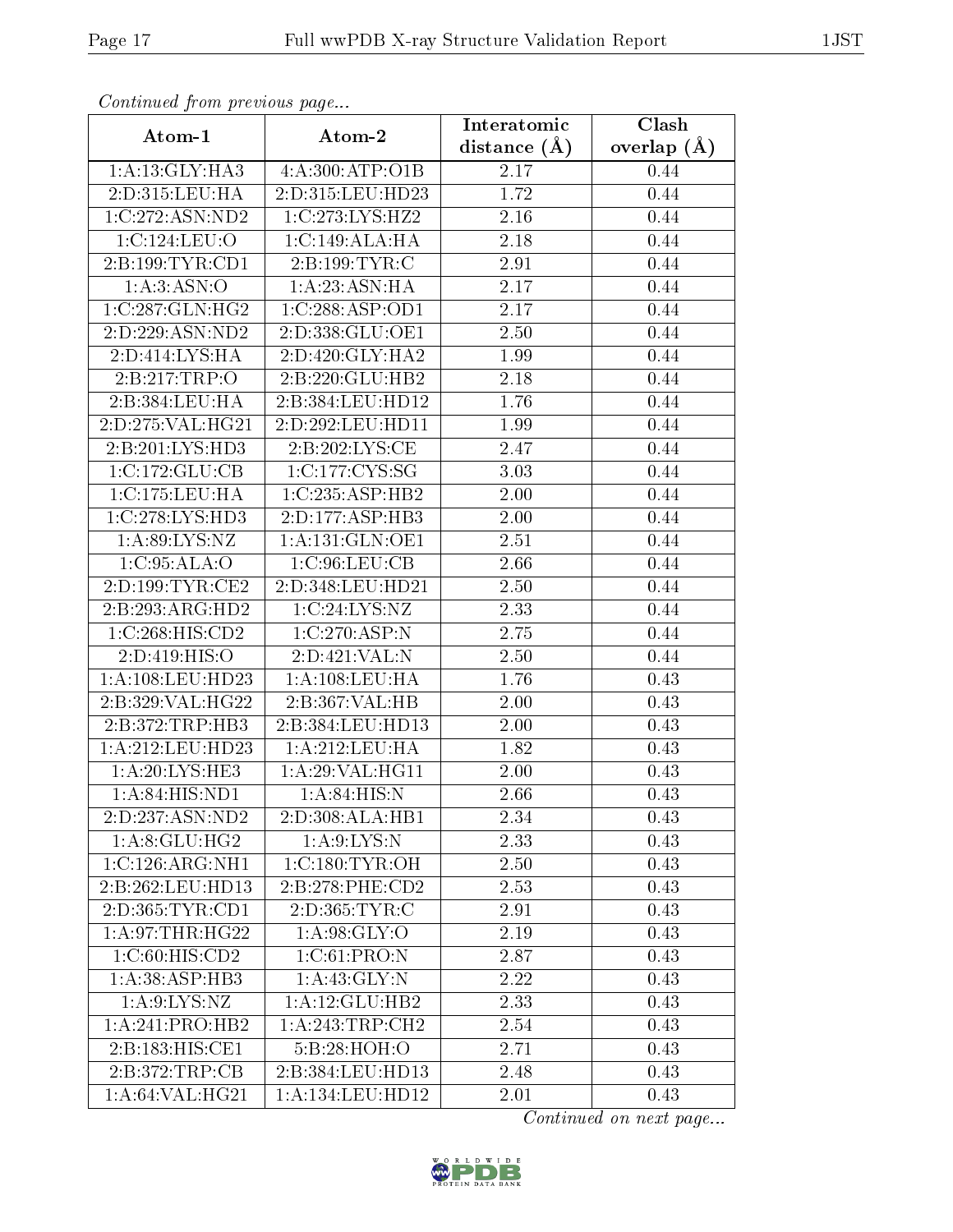| Commuca from previous page   |                              | Interatomic    | $\overline{\text{Clash}}$ |
|------------------------------|------------------------------|----------------|---------------------------|
| Atom-1                       | Atom-2                       | distance $(A)$ | overlap $(\AA)$           |
| 1: A:65: LYS:HB3             | 1: A:65:LYS:HE2              | 1.91           | 0.43                      |
| 2:B:417:LYS:HE2              | 2:B:418:TYR:CE2              | 2.54           | 0.43                      |
| 1:C:214:ARG:HG2              | 1:C:214:ARG:HH11             | 1.83           | 0.43                      |
| 1:C:198:THR:HG23             | 1:C:252:VAL:HG13             | 2.00           | 0.43                      |
| 1: A: 139: GLY: HA2          | 1:A:294:PRO:HD2              | $2.00\,$       | 0.43                      |
| 1: A:34: LYS: HZ2            | 1:A:75:LYS:HD3               | 1.83           | 0.43                      |
| 2:B:315:LEU:HD23             | 2:B:315:LEU:HA               | 1.75           | 0.43                      |
| 1: A: 105: LYS: HE3          | $1:A:105:LYS:H\overline{B2}$ | 1.86           | 0.42                      |
| 1: A:186: ILE:HG23           | 1: A:186: ILE: HD12          | 1.73           | 0.42                      |
| $1: A:216:$ PHE:O            | 1:A:220:GLY:N                | 2.51           | 0.42                      |
| 2:B:410:ARG:HH11             | 2:B:410:ARG:HG2              | 1.84           | 0.42                      |
| 1: C: 155: PRO: HD3          | 2:D:320:LEU:HD21             | 2.00           | 0.42                      |
| 1: A:42: GLU: HG2            | 1:A:42:GLU:O                 | 2.18           | 0.42                      |
| 1:C:48:ALA:O                 | 1:C:52:ILE:HG13              | 2.19           | 0.42                      |
| 2:D:375:SER:HA               | 2:D:378:ARG:NH2              | 2.35           | 0.42                      |
| 1:A:18:VAL:HG22              | 1: A: 33: LYS: HG3           | 2.01           | 0.42                      |
| 1:C:186:ILE:HD13             | 1:C:186:ILE:HA               | 1.95           | 0.42                      |
| 2:D:309:PRO:HA               | 2:D:313:GLN:NE2              | 2.34           | 0.42                      |
| 1:A:95:ALA:O                 | 1: A:97:THR:N                | 2.52           | 0.42                      |
| 1:C:34:LYS:HZ1               | 1:C:36:ARG:HH21              | 1.67           | 0.42                      |
| 2:D:402:PRO:HB2              | 2:D:403:GLN:OE1              | 2.20           | 0.42                      |
| 1: A: 163: VAL: O            | 1:A:164:VAL:HB               | 2.19           | 0.42                      |
| 2:B:417:LYS:HE2              | 2: B: 418: TYR: OH           | 2.19           | 0.42                      |
| 1:C:126:ARG:HD2              | 1:C:163:VAL:HG21             | 2.01           | 0.42                      |
| 1:C:209:ILE:HA               | 1:C:209:ILE:HD12             | 1.86           | 0.42                      |
| 1:A:133:LEU:HD11             | 1:A:192:ILE:HD13             | $2.00\,$       | 0.42                      |
| 1:A:227:TRP:CE3              | 1: A:230: VAL:HG13           | 2.53           | 0.42                      |
| 1:A:32:LEU:CD2               | 1: A:79: VAL:HG22            | 2.48           | 0.42                      |
| 2:B:273:PRO:HB2              | 2:B:278:PHE:CE2              | 2.54           | 0.42                      |
| 1:A:175:LEU:HA               | 1:A:175:LEU:HD23             | 1.82           | 0.42                      |
| 1:C:121:HIS:C                | 1:C:122:ARG:HG3              | 2.40           | 0.42                      |
| 1:C:44:VAL:HA                | 1:C:45:PRO:HD3               | 1.86           | 0.42                      |
| 1:C:154:VAL:CC               | 2:D:316:THR:HG22             | 2.38           | 0.42                      |
| 2:D:402:PRO:HA               | 2: D: 410: ARG: CZ           | 2.50           | 0.42                      |
| 1:A:297:ARG:NH1              | 1:A:297:ARG:H                | 2.17           | 0.42                      |
| 2:B:194:LYS:HE3              | 2:B:197:VAL:CG2              | 2.49           | 0.42                      |
| 1:C:3:ASN:O                  | 1:C:23:ASN:HA                | 2.20           | 0.42                      |
| 1:C:289:VAL:HG12             | 1:C:290:THR:N                | 2.35           | 0.42                      |
| 1:C:227:TRP:O                | 1:C:230:VAL:CG2              | 2.68           | 0.42                      |
| 1:C:188:SER:O                | 1:C:192:ILE:HG13             | 2.20           | 0.41                      |
| $2:D:424:LEU:H\overline{B2}$ | 5:D:99:HOH:O                 | 2.20           | 0.41                      |

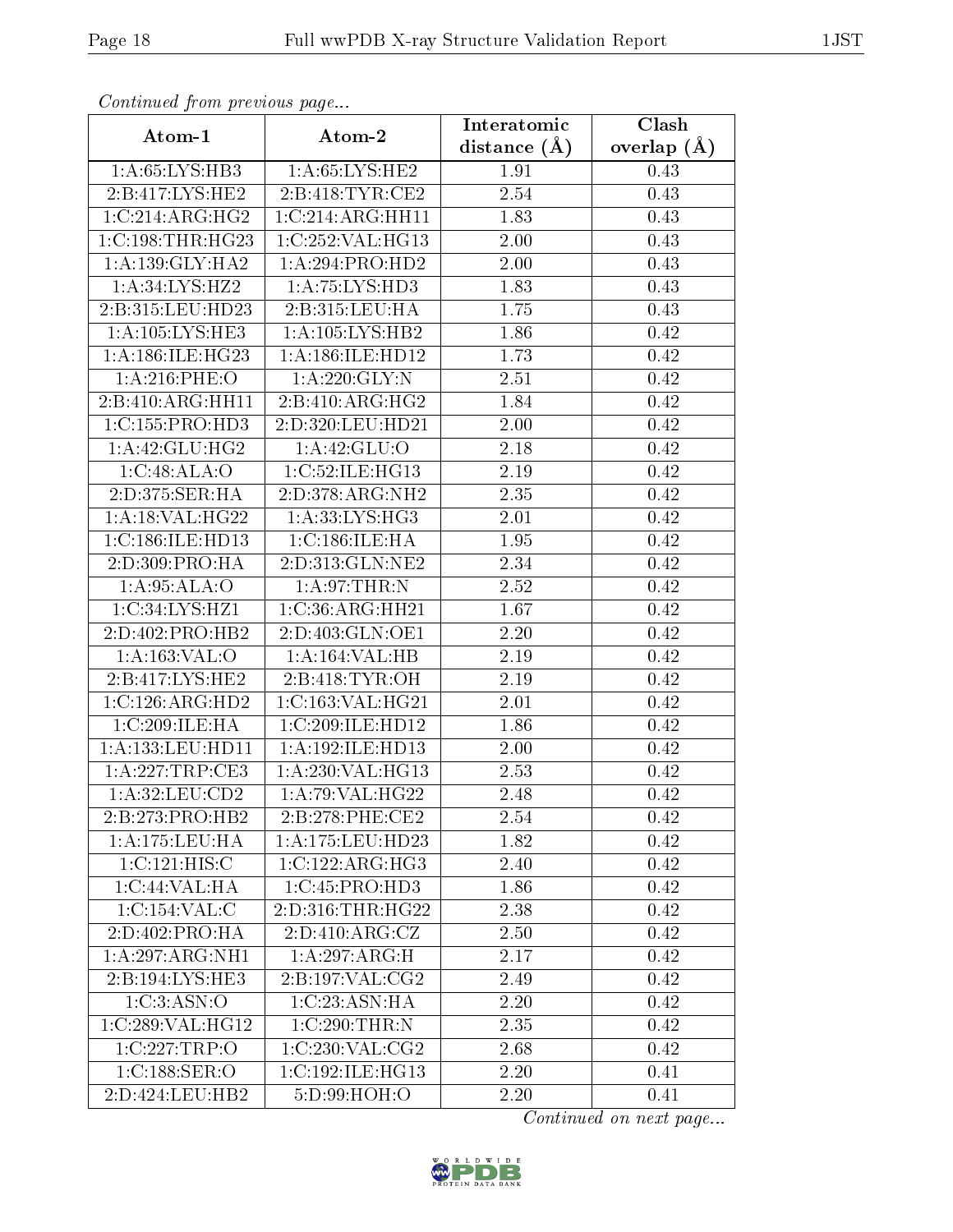| Continuation providuo paga           |                     | Interatomic       | Clash           |
|--------------------------------------|---------------------|-------------------|-----------------|
| Atom-1                               | Atom-2              | distance $(A)$    | overlap $(\AA)$ |
| 1:A:10:ILE:HG22                      | 1:A:11:GLY:N        | 2.34              | 0.41            |
| 2:B:176:PRO:O                        | 2:B:178:TYR:N       | 2.53              | 0.41            |
| 2:B:426:PRO:HA                       | 2:B:427:PRO:HD3     | 1.89              | 0.41            |
| 2: D:215: VAL:O                      | 2:D:219:VAL:HG23    | 2.19              | 0.41            |
| 1:A:124:LEU:HG                       | 1:A:152:PHE:CD1     | 2.55              | 0.41            |
| 2:B:252:LYS:HD3                      | 2:B:252:LYS:HA      | 1.66              | 0.41            |
| 2:B:287:THR:OG1                      | 2:B:290:GLN:HB2     | 2.21              | 0.41            |
| 2:B:326:ASN:O                        | 2:B:330:GLU:HG3     | 2.20              | 0.41            |
| 1:C:7:VAL:HB                         | 1:C:20:LYS:O        | 2.21              | 0.41            |
| 2:D:196:LYS:O                        | 2:D:199:TYR:HD2     | 2.04              | 0.41            |
| 2:D:327:CYS:HG                       | 2:D:419:HIS:CE1     | 2.38              | 0.41            |
| 2:D:338:GLU:HG2                      | 2:D:409:ILE:HD13    | 2.01              | 0.41            |
| 1:C:90:PHE:CE2                       | 1:C:99:ILE:HG12     | 2.55              | 0.41            |
| 2:D:328:LYS:HB2                      | 2:D:328:LYS:HE3     | 1.89              | 0.41            |
| 2:D:332:LEU:HD22                     | 2:D:424:LEU:HD12    | $\overline{2}.02$ | 0.41            |
| 2:B:197:VAL:HG12                     | 2:B:197:VAL:O       | 2.21              | 0.41            |
| 1: A:71: HIS: CE1                    | 2:B:296:HIS:CE1     | 3.08              | 0.41            |
| 1:C:84:HIS:CG                        | 1:C:298:LEU:HG      | 2.55              | 0.41            |
| 2:D:178:TYR:HA                       | 2:D:181:ASP:OD1     | 2.20              | 0.41            |
| 2:D:380:THR:HB                       | 2: D: 382: TYR: CD2 | 2.55              | 0.41            |
| 1:A:7:VAL:O                          | 1:A:7:VAL:HG12      | 2.21              | 0.41            |
| 2:B:234:LEU:HD23                     | 2: B:310: THR:CG2   | 2.50              | 0.41            |
| 2:B:292:LEU:HD12                     | 2:B:292:LEU:HA      | 1.79              | 0.41            |
| 2:D:364:LEU:HD12                     | 2:D:368:THR:OG1     | 2.20              | 0.41            |
| 2:D:394:LEU:HD12                     | 2:D:394:LEU:HA      | 1.63              | 0.41            |
| 1:A:71:HIS:CE1                       | 2:B:296:HIS:HE1     | 2.39              | 0.41            |
| 1: C: 103: LEU: O                    | 1: C: 106: SER: HB3 | 2.21              | 0.41            |
| 1:C:57:GLU:OE1                       | 1:C:122:ARG:NH2     | 2.54              | 0.41            |
| 2:D:217:TRP:O                        | 2:D:220:GLU:HB3     | 2.20              | 0.41            |
| 2:D:425:ASN:HA                       | 2:D:426:PRO:HD2     | 1.91              | 0.41            |
| 1:A:230:VAL:HA                       | 1: A:233:MET:HE3    | 2.01              | 0.41            |
| 1:C:286:PHE:O                        | 1:C:288:ASP:N       | 2.54              | 0.41            |
| 2:D:206:ILE:HA                       | 2:D:210:MET:CE      | 2.50              | 0.41            |
| 1:A:1:MET:HE3                        | 1:A:70:ILE:HG13     | 1.96              | 0.40            |
| 2:B:299:LEU:HD13                     | 2:B:304:PHE:CZ      | 2.56              | 0.40            |
| $2:B:376:\overline{\textrm{LEU:HA}}$ | 2:B:376:LEU:HD23    | 1.73              | 0.40            |
| 1:C:15:TYR:CD1                       | 1:C:15:TYR:N        | 2.87              | 0.40            |
| 1:C:258:ASP:O                        | 1:C:261:SER:HB3     | 2.21              | 0.40            |
| 2:D:407:GLN:HA                       | 5:D:98:HOH:O        | 2.20              | 0.40            |
| 1: A: 180: TYR: HB2                  | 1: A:184: VAL:HGI1  | 2.03              | 0.40            |
| 1:C:117:PHE:CZ                       | 1:C:121:HIS:NE2     | 2.89              | 0.40            |

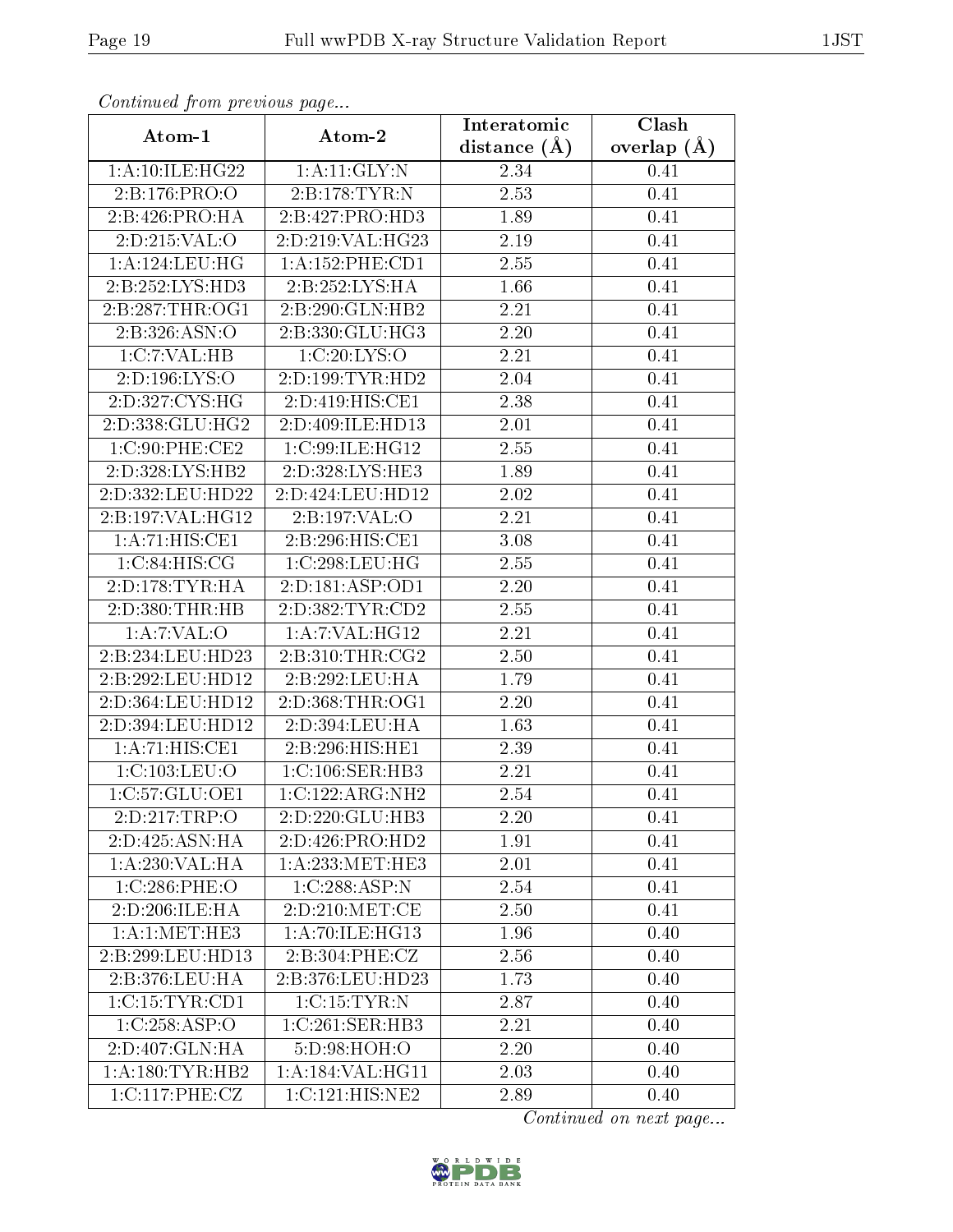| Atom-1              | Atom-2              | Interatomic<br>distance $(\AA)$ | Clash<br>overlap $(A)$ |
|---------------------|---------------------|---------------------------------|------------------------|
| 1:C:186:ILE:HG21    | 1:C:274:ARG:HG2     | 2.03                            | 0.40                   |
| 2:D:323:GLN:HA      | 2:D:324:PRO:HA      | 1.87                            | 0.40                   |
| 2: D: 365: TYR: CE2 | 2:D:430:LEU:HA      | 2.55                            | 0.40                   |
| 1: A: 101: LEU: N   | 1:A:102:PRO:CD      | 2.83                            | 0.40                   |
| 1:C:119:HIS:CG      | 1:C:182:THR:HB      | 2.57                            | 0.40                   |
| 1:C:60:HIS:CG       | 1:C:61:PRO:HD2      | 2.56                            | 0.40                   |
| 2:D:372:TRP:HA      | 2:D:373:PRO:HD2     | 1.82                            | 0.40                   |
| 2:D:374:GLU:O       | 2:D:378:ARG:HG3     | 2.21                            | 0.40                   |
| 1:C:287:GLN:HG2     | 1:C:288:ASP:N       | 2.35                            | 0.40                   |
| 2:D:175:VAL:CB      | 2:D:176:PRO:CD      | 2.96                            | 0.40                   |
| 1: A: 198: THR:O    | 1: A: 199: ARG: HB2 | 2.21                            | 0.40                   |
| 1: A:86: ASP:OD1    | 1: A:88: LYS:HB3    | 2.21                            | 0.40                   |
| 2:B:214:LEU:HD22    | 2: B: 253: LEU: HG  | 2.02                            | 0.40                   |
| 1:C:15:TYR:HE1      | 4:C:300:ATP:O1G     | 2.05                            | 0.40                   |
| 2:D:232:LEU:HD13    | 2:D:341:LEU:CD1     | 2.51                            | 0.40                   |
| 2:D:375:SER:HA      | 2:D:378:ARG:HH21    | 1.87                            | 0.40                   |
| 2:D:402:PRO:HA      | 2:D:410:ARG:NH1     | 2.37                            | 0.40                   |

There are no symmetry-related clashes.

#### 5.3 Torsion angles (i)

#### 5.3.1 Protein backbone (i)

In the following table, the Percentiles column shows the percent Ramachandran outliers of the chain as a percentile score with respect to all X-ray entries followed by that with respect to entries of similar resolution.

The Analysed column shows the number of residues for which the backbone conformation was analysed, and the total number of residues.

| Mol            | Chain   | Analysed          | Favoured     | Allowed   | Outliers  | Percentiles          |
|----------------|---------|-------------------|--------------|-----------|-----------|----------------------|
|                | А       | $295/298$ (99%)   | 264 (90%)    | 21(7%)    | $10(3\%)$ | 5 <br> 3             |
|                | $\rm C$ | $295/298$ (99%)   | 258 (88%)    | 24 (8%)   | 13 $(4%)$ | 3 <br>$\overline{2}$ |
| 2              | B       | $256/258$ (99%)   | 241 $(94\%)$ | $12(5\%)$ | $3(1\%)$  | 27<br>13             |
| $\overline{2}$ | D       | $256/258$ (99%)   | 241 $(94\%)$ | $13(5\%)$ | $2(1\%)$  | 39<br>19             |
| All            | All     | $1102/1112(99\%)$ | $1004(91\%)$ | $70(6\%)$ | $28(2\%)$ | 9<br>$\overline{5}$  |

All (28) Ramachandran outliers are listed below:

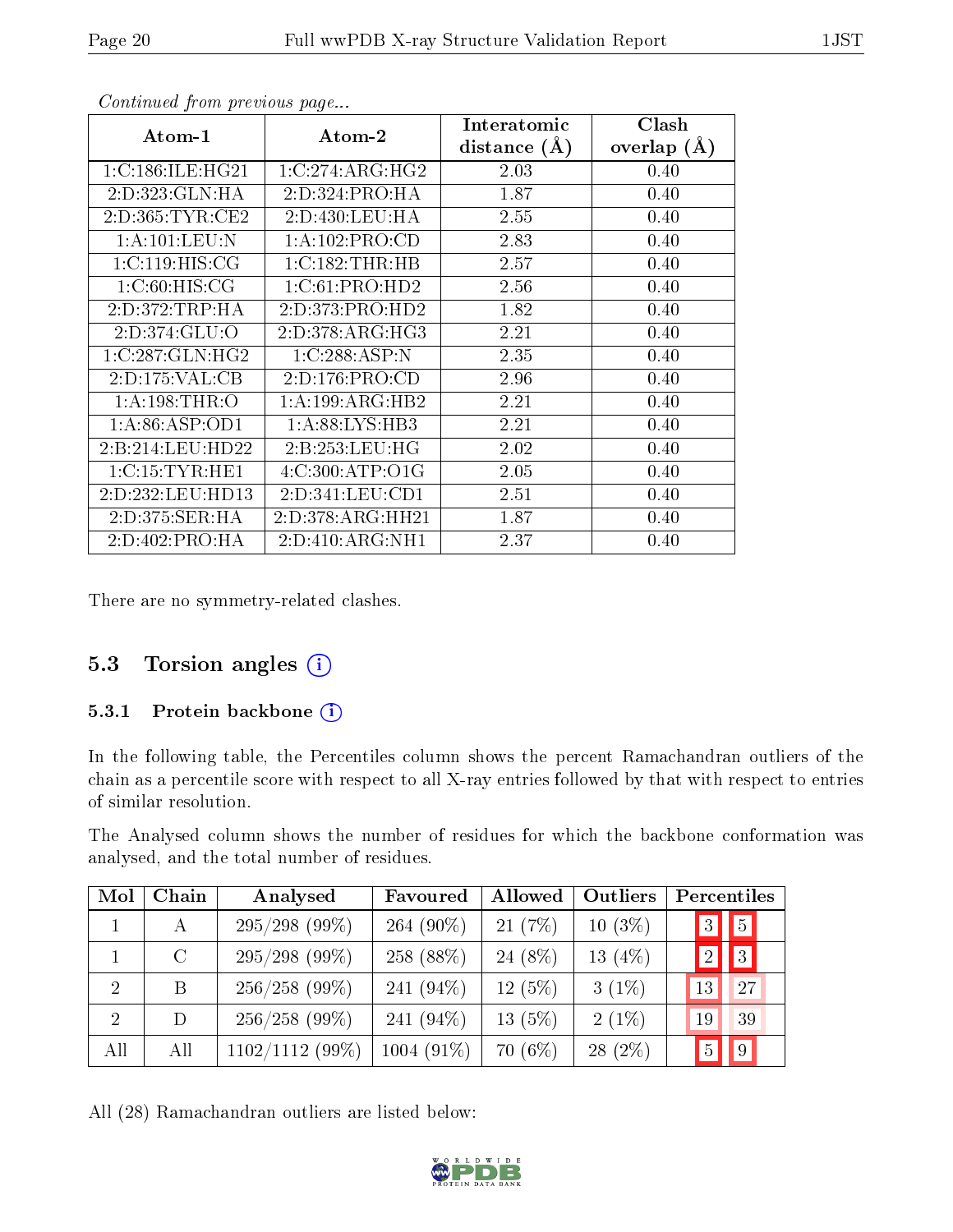| Mol            | Chain                                                                                                                                                                                                                                                                                      | Res              | <b>Type</b>               |
|----------------|--------------------------------------------------------------------------------------------------------------------------------------------------------------------------------------------------------------------------------------------------------------------------------------------|------------------|---------------------------|
| $\overline{1}$ |                                                                                                                                                                                                                                                                                            | $\overline{18}$  | <b>VAL</b>                |
| $\mathbf{1}$   |                                                                                                                                                                                                                                                                                            | 162              | $\overline{\text{GLU}}$   |
| $\mathbf{1}$   |                                                                                                                                                                                                                                                                                            | 164              | $\overline{\text{VAL}}$   |
| $\overline{1}$ |                                                                                                                                                                                                                                                                                            | $\overline{287}$ | $\overline{\text{GLN}}$   |
| $\overline{2}$ |                                                                                                                                                                                                                                                                                            | 176              | PRO                       |
| $\overline{1}$ | $\overline{C}\ \overline{C}\ \overline{C}\ \overline{C}\ \overline{D}\ \overline{A}\ \overline{A}\ \overline{A}\ \overline{B}$                                                                                                                                                             | $\overline{10}$  | <b>ILE</b>                |
| $\overline{1}$ |                                                                                                                                                                                                                                                                                            | 14               | <b>THR</b>                |
| $\overline{1}$ |                                                                                                                                                                                                                                                                                            | $\overline{97}$  | THR                       |
| $\overline{1}$ |                                                                                                                                                                                                                                                                                            | 164              | $\overline{\text{VAL}}$   |
| $\overline{2}$ |                                                                                                                                                                                                                                                                                            | 177              | $\overline{\text{ASP}}$   |
| $\overline{2}$ |                                                                                                                                                                                                                                                                                            | $\overline{283}$ | $\overline{\text{ASP}}$   |
| $\overline{1}$ |                                                                                                                                                                                                                                                                                            | $\overline{11}$  | $\overline{\text{GLY}}$   |
| $\frac{2}{1}$  |                                                                                                                                                                                                                                                                                            | $\overline{420}$ | $\overline{\text{GLY}}$   |
|                |                                                                                                                                                                                                                                                                                            | $\overline{8}$   | $\overline{\text{GLU}}$   |
| $\overline{1}$ |                                                                                                                                                                                                                                                                                            | 162              | $\overline{\text{GLU}}$   |
| $\overline{1}$ |                                                                                                                                                                                                                                                                                            | $\overline{96}$  | LEU                       |
| $\overline{1}$ |                                                                                                                                                                                                                                                                                            | $\overline{37}$  | LEU                       |
| $\overline{1}$ |                                                                                                                                                                                                                                                                                            | $\overline{39}$  | THR                       |
| $\overline{2}$ |                                                                                                                                                                                                                                                                                            | $\overline{319}$ | PHE                       |
| $\mathbf{1}$   |                                                                                                                                                                                                                                                                                            | $\overline{10}$  | <b>ILE</b>                |
| $\overline{1}$ |                                                                                                                                                                                                                                                                                            | $\overline{14}$  | <b>THR</b>                |
| $\overline{1}$ |                                                                                                                                                                                                                                                                                            | $275\,$          | <b>ILE</b>                |
| $\overline{1}$ |                                                                                                                                                                                                                                                                                            | $\overline{283}$ | $\overline{\mathrm{HIS}}$ |
| $\mathbf{1}$   | $\frac{\overline{B} \cdot \overline{C} \cdot \overline{D} \cdot \overline{A} \cdot \overline{C} \cdot \overline{A} \cdot \overline{B} \cdot \overline{C} \cdot \overline{C} \cdot \overline{C} \cdot \overline{C} \cdot \overline{A} \cdot \overline{C}}{\overline{A} \cdot \overline{C}}$ | 285              | PHE                       |
| $\overline{1}$ |                                                                                                                                                                                                                                                                                            | $\overline{96}$  | LEU                       |
| $\overline{1}$ |                                                                                                                                                                                                                                                                                            | 145              | $\overline{\text{ASP}}$   |
| $\overline{1}$ |                                                                                                                                                                                                                                                                                            | 228              | $\overline{\text{PRO}}$   |
| $\overline{1}$ |                                                                                                                                                                                                                                                                                            | $\overline{251}$ | $\overline{\text{VAL}}$   |

#### 5.3.2 Protein sidechains (i)

In the following table, the Percentiles column shows the percent sidechain outliers of the chain as a percentile score with respect to all X-ray entries followed by that with respect to entries of similar resolution.

The Analysed column shows the number of residues for which the sidechain conformation was analysed, and the total number of residues.

| Mol      | Chain                       | Analysed         | Rotameric   | Outliers   | Percentiles        |
|----------|-----------------------------|------------------|-------------|------------|--------------------|
|          |                             | $262/262$ (100%) | $230(88\%)$ | 32(12%)    | $\boxed{5}$   9    |
|          | $\mathcal{C}_{\mathcal{C}}$ | $262/262$ (100%) | 225 (86%)   | $37(14\%)$ | $\mathbf{1}_3$   6 |
| $\Omega$ |                             | $232/232(100\%)$ | $209(90\%)$ | $23(10\%)$ |                    |

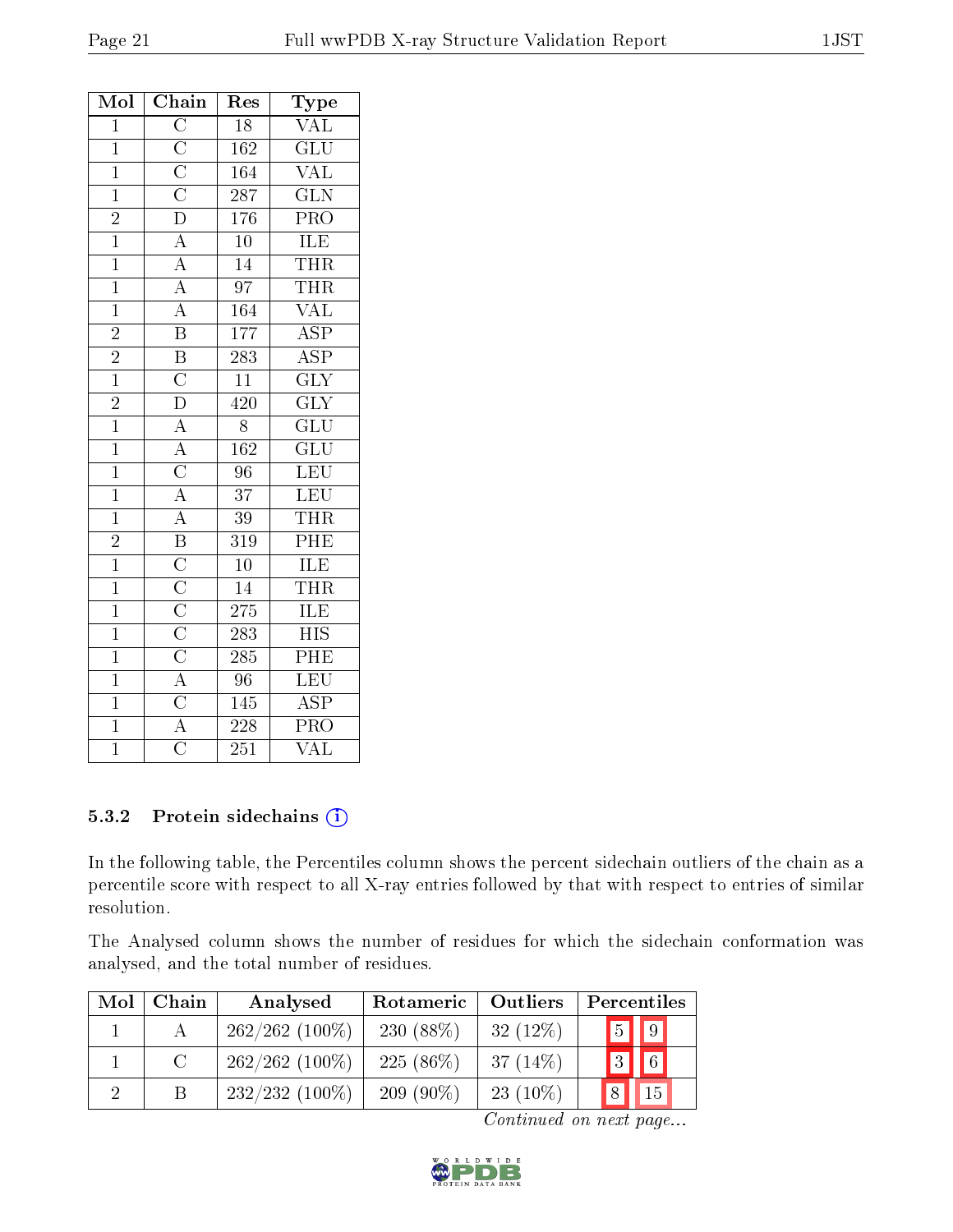| Continued from previous page |  |  |
|------------------------------|--|--|

| Mol | Chain | Analysed         | Rotameric   Outliers   Percentiles |             |                          |
|-----|-------|------------------|------------------------------------|-------------|--------------------------|
|     |       | $232/232(100\%)$ | 219 $(94\%)$                       | $13(6\%)$   | 21<br>42                 |
| All |       | $988/988(100\%)$ | 883 (89%)                          | $105(11\%)$ | $\boxed{6}$ $\boxed{12}$ |

All (105) residues with a non-rotameric sidechain are listed below:

| Mol            | Chain                                                                   | Res              | Type                      |
|----------------|-------------------------------------------------------------------------|------------------|---------------------------|
| $\overline{1}$ | $\overline{A}$                                                          | $\overline{2}$   | $\overline{\mathrm{GLU}}$ |
| $\mathbf{1}$   | $\overline{A}$                                                          | 9                | IYS                       |
| $\overline{1}$ | $\overline{A}$                                                          | $\overline{40}$  | $\overline{\text{GLU}}$   |
| $\overline{1}$ | $\overline{A}$                                                          | 41               | THR                       |
| $\overline{1}$ | $\overline{A}$                                                          | $\overline{47}$  | <b>THR</b>                |
| $\overline{1}$ | $\frac{\overline{A}}{\overline{A}}$                                     | $\overline{59}$  | <b>ASN</b>                |
| $\overline{1}$ |                                                                         | $\overline{71}$  | $\overline{\mathrm{HIS}}$ |
| $\overline{1}$ | $\overline{A}$                                                          | $\overline{75}$  | $\overline{\text{LYS}}$   |
| $\overline{1}$ | $\overline{A}$                                                          | $\overline{76}$  | LEU                       |
| $\overline{1}$ | $\frac{\overline{A}}{A}$                                                | $\overline{87}$  | LEU                       |
| $\mathbf{1}$   |                                                                         | 108              | $\overline{\text{LEU}}$   |
| $\mathbf{1}$   | $\frac{\overline{A}}{\overline{A}}$                                     | $\overline{115}$ | LEU                       |
| $\overline{1}$ |                                                                         | $\overline{122}$ | $\overline{\rm ARG}$      |
| $\overline{1}$ |                                                                         | 137              | <b>THR</b>                |
| $\overline{1}$ | $\frac{\overline{A}}{\overline{A}}$ $\frac{\overline{A}}{\overline{A}}$ | 148              | LEU                       |
| $\overline{1}$ |                                                                         | 150              | $\rm{ARG}$                |
| $\mathbf{1}$   |                                                                         | 156              | $\overline{\text{VAL}}$   |
| $\overline{1}$ |                                                                         | 161              | $\overline{HIS}$          |
| $\overline{1}$ | $\frac{\overline{A}}{\overline{A}}$                                     | 163              | $\overline{\text{VAL}}$   |
| $\overline{1}$ | $\frac{\overline{A}}{\overline{A}}$                                     | 172              | $\overline{\text{GLU}}$   |
| $\overline{1}$ |                                                                         | $202\,$          | LEU                       |
| $\mathbf{1}$   | $\frac{\overline{A}}{\overline{A}}$                                     | 226              | $\overline{\text{VAL}}$   |
| $\overline{1}$ |                                                                         | 230              | <b>VAL</b>                |
| $\overline{1}$ | $\overline{A}$                                                          | 232              | $\overline{\text{SER}}$   |
| $\overline{1}$ | $\overline{A}$                                                          | 239              | $\overline{\text{SER}}$   |
| $\mathbf{1}$   | $\overline{A}$                                                          | $248\,$          | PHE                       |
| $\overline{1}$ | $\overline{A}$                                                          | $250\,$          | $\overline{\text{LYS}}$   |
| $\overline{1}$ | $\overline{A}$                                                          | 255              | $\overline{\text{LEU}}$   |
| $\overline{1}$ | $\overline{\rm A}$                                                      | 256              | $\overline{\text{ASP}}$   |
| $\mathbf 1$    | Α                                                                       | 288              | ${\rm ASP}$               |
| $\mathbf 1$    | A                                                                       | 297              | ${\rm ARG}$               |
| $\mathbf 1$    | $\overline{\rm A}$                                                      | 298              | $\overline{\text{LEU}}$   |
| $\overline{2}$ | B                                                                       | 177              | $\overline{\text{ASP}}$   |
| $\overline{2}$ | B                                                                       | 179              | $\overline{\text{HIS}}$   |
| $\overline{2}$ | $\overline{\mathrm{B}}$                                                 | 181              | $\overline{\text{ASP}}$   |
| $\overline{2}$ | Β                                                                       | 196              | <b>LYS</b>                |

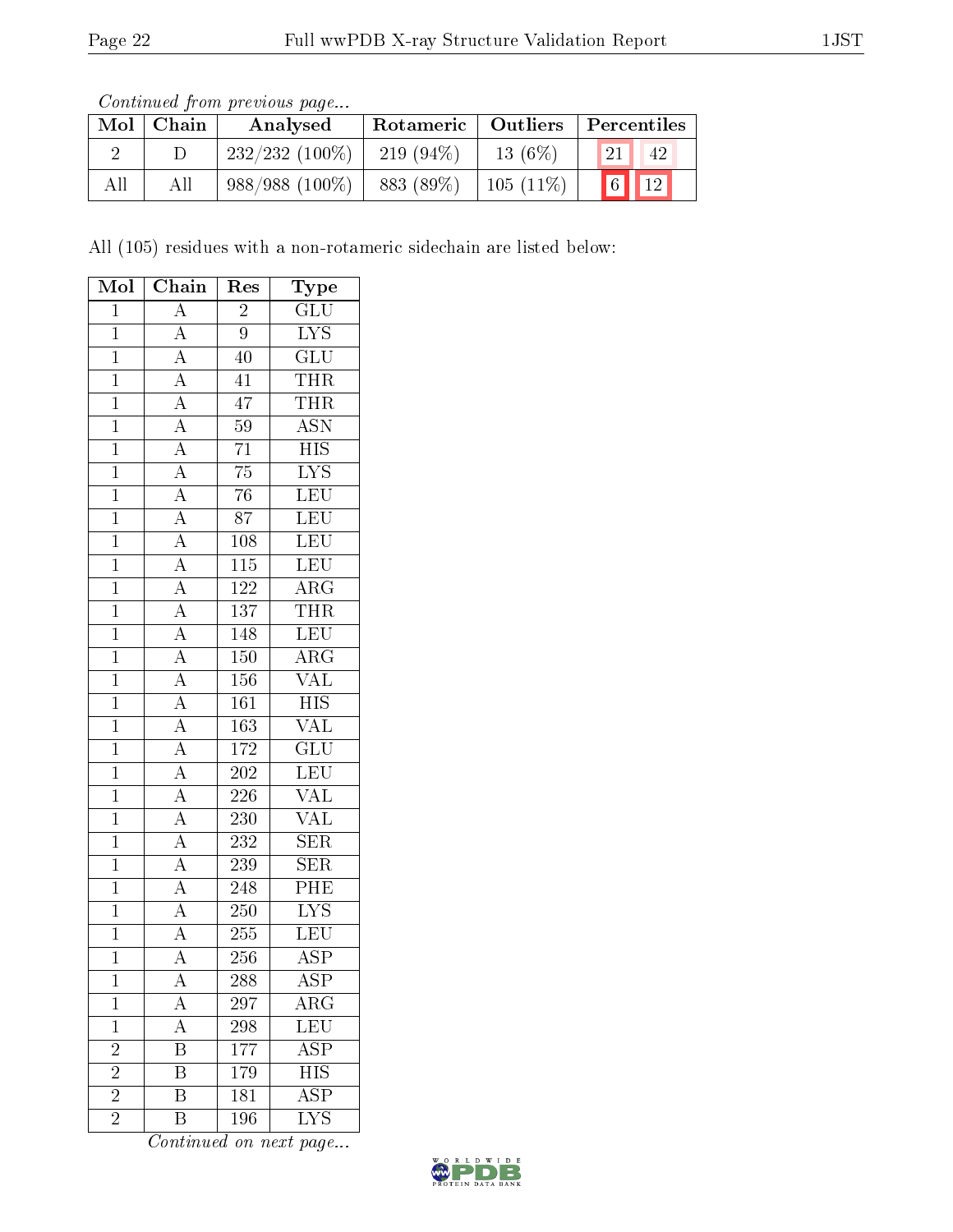| $\overline{\text{Mol}}$ | $\boldsymbol{\mathsf{v}}$<br>Chain                                                                                                                                   | ı.<br>Res        | $\mathbf{r}$<br>$\cdot$<br>Type                       |
|-------------------------|----------------------------------------------------------------------------------------------------------------------------------------------------------------------|------------------|-------------------------------------------------------|
| $\overline{2}$          | $\overline{\mathbf{B}}$                                                                                                                                              | 199              | $\overline{\text{TY}}\text{R}$                        |
| $\overline{2}$          | B                                                                                                                                                                    | 200              | <b>MET</b>                                            |
| $\overline{2}$          | Β                                                                                                                                                                    | 201              | $\overline{\text{LYS}}$                               |
| $\overline{2}$          | $\overline{B}$                                                                                                                                                       | $\overline{203}$ | $\overline{\text{GLN}}$                               |
| $\overline{2}$          | $\overline{B}$                                                                                                                                                       | 232              | <b>LEU</b>                                            |
| $\overline{2}$          | $\overline{\mathrm{B}}$                                                                                                                                              | 274              | $\overline{\text{GLU}}$                               |
| $\overline{2}$          | $\overline{\mathrm{B}}$                                                                                                                                              | $28\overline{3}$ | $\overline{\text{ASP}}$                               |
| $\overline{2}$          | $\overline{\mathrm{B}}$                                                                                                                                              | 285              | THR                                                   |
| $\overline{c}$          | $\overline{B}$                                                                                                                                                       | 288              | $\overline{\text{LYS}}$                               |
| $\overline{2}$          | $\overline{\mathbf{B}}$                                                                                                                                              | 292              | LEU                                                   |
| $\overline{2}$          | $\overline{\mathrm{B}}$                                                                                                                                              | 316              | THR                                                   |
| $\overline{2}$          | $\overline{\mathrm{B}}$                                                                                                                                              | $\overline{334}$ | MET                                                   |
| $\overline{2}$          | $\overline{B}$                                                                                                                                                       | 346              | PRO                                                   |
| $\overline{c}$          | B                                                                                                                                                                    | $\overline{384}$ | LEU                                                   |
| $\overline{2}$          | $\overline{\mathrm{B}}$                                                                                                                                              | $\overline{391}$ | LEU                                                   |
| $\overline{2}$          | $\overline{\mathbf{B}}$                                                                                                                                              | 400              | $\overline{\text{LYS}}$                               |
| $\overline{2}$          | $\overline{B}$                                                                                                                                                       | 410              | $\overline{\rm ARG}$                                  |
| $\overline{2}$          | $\overline{B}$                                                                                                                                                       | 428              | $\overline{\text{GLU}}$                               |
| $\overline{2}$          |                                                                                                                                                                      | 429              | <b>THR</b>                                            |
| $\overline{1}$          | $\overline{B}$ $\overline{C}$ $\overline{C}$ $\overline{C}$ $\overline{C}$ $\overline{C}$ $\overline{C}$ $\overline{C}$ $\overline{C}$ $\overline{C}$ $\overline{C}$ | $\overline{5}$   | $\frac{\overline{\text{GLN}}}{\text{GLU}}$            |
| $\overline{1}$          |                                                                                                                                                                      | $\overline{12}$  |                                                       |
| $\overline{1}$          |                                                                                                                                                                      | $\overline{15}$  | $\frac{\text{TYR}}{\text{LYS}}$                       |
| $\mathbf{1}$            |                                                                                                                                                                      | $\overline{24}$  |                                                       |
| $\overline{1}$          |                                                                                                                                                                      | 38               | $\overline{\text{ASP}}$                               |
| $\mathbf{1}$            |                                                                                                                                                                      | $\overline{3}9$  | <b>THR</b>                                            |
| $\overline{1}$          |                                                                                                                                                                      | 40               | $\overline{\text{GLU}}$                               |
| $\mathbf{1}$            |                                                                                                                                                                      | $\overline{65}$  | $\overline{\text{LYS}}$                               |
| $\mathbf{1}$            |                                                                                                                                                                      | 71               | $\overline{HIS}$                                      |
| $\overline{1}$          |                                                                                                                                                                      | $\overline{72}$  | <b>THR</b>                                            |
| $\mathbf 1$             |                                                                                                                                                                      | 75               | <b>LYS</b>                                            |
| $\mathbf{1}$            |                                                                                                                                                                      | $\overline{77}$  | $\overline{\text{YR}}$                                |
| $\overline{1}$          |                                                                                                                                                                      | 78               | <b>LEU</b>                                            |
| $\mathbf{1}$            |                                                                                                                                                                      | 84               | $\overline{\rm HIS}$                                  |
| $\overline{1}$          |                                                                                                                                                                      | $\overline{87}$  | LEU                                                   |
| $\mathbf 1$             |                                                                                                                                                                      | 88               | $\overline{\text{LYS}}$                               |
| $\overline{1}$          |                                                                                                                                                                      | $\overline{91}$  | MET                                                   |
| $\mathbf{1}$            |                                                                                                                                                                      | 121              | $\frac{\overline{\text{HIS}}}{\overline{\text{ARG}}}$ |
| $\mathbf{1}$            |                                                                                                                                                                      | $\overline{122}$ |                                                       |
| $\mathbf 1$             |                                                                                                                                                                      | 137              | $\frac{\overline{\text{THR}}}{\text{GLU}}$            |
| $\mathbf 1$             |                                                                                                                                                                      | 138              |                                                       |
| $\mathbf 1$             |                                                                                                                                                                      | 148              | LEU                                                   |
| $\mathbf{1}$            |                                                                                                                                                                      | 150              | $\overline{\rm{ARG}}$                                 |

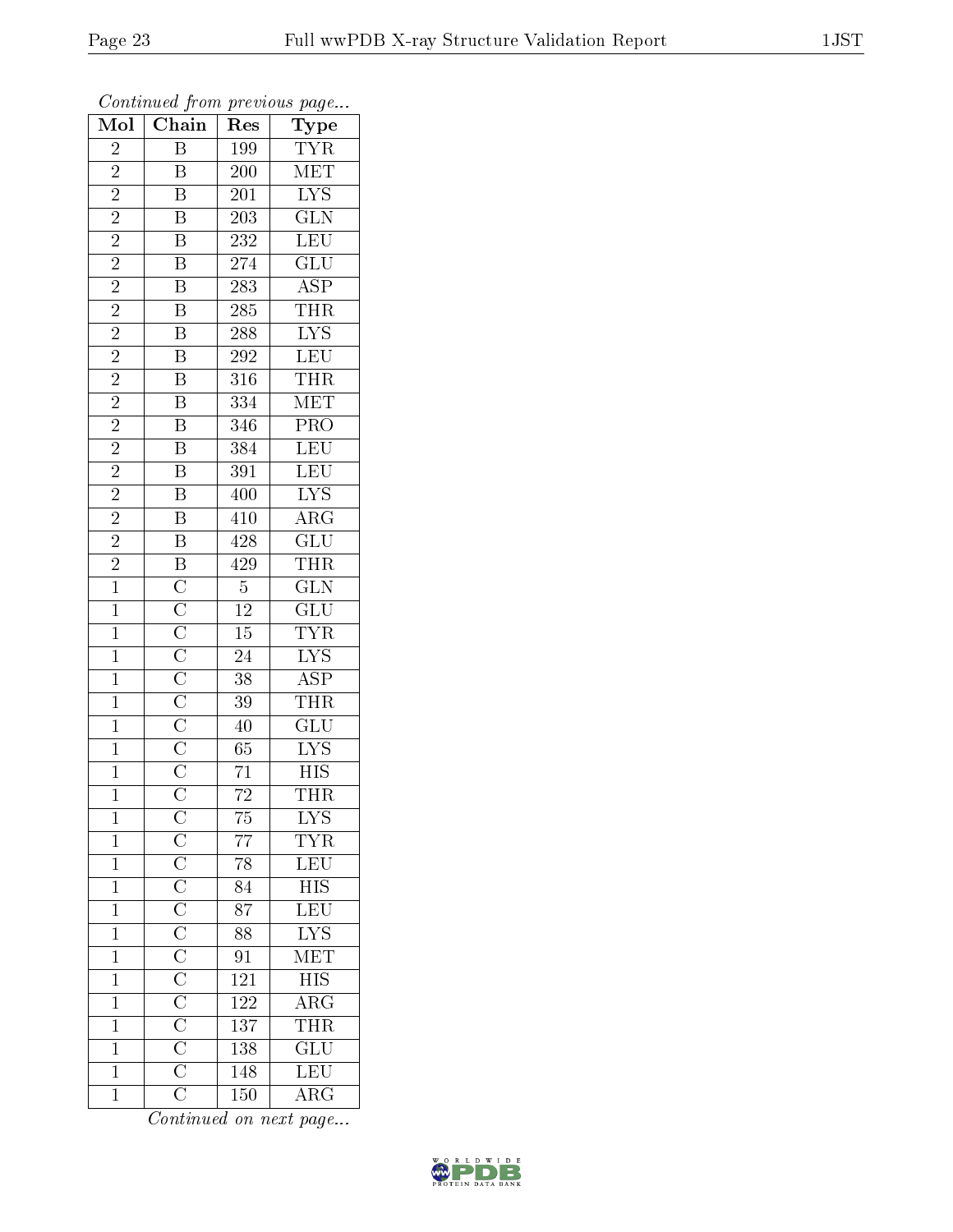| Mol            | $\overline{\text{C}}$ hain | Res              | Type                    |
|----------------|----------------------------|------------------|-------------------------|
| $\overline{1}$ |                            | 158              | <b>THR</b>              |
| $\mathbf{1}$   |                            | 161              | <b>HIS</b>              |
| $\overline{1}$ |                            | $\overline{162}$ | $\overline{\text{GLU}}$ |
| $\overline{1}$ |                            | 172              | $\overline{\text{GLU}}$ |
| $\overline{1}$ |                            | 199              | $\overline{\rm{ARG}}$   |
| $\overline{1}$ |                            | 202              | LEU                     |
| $\overline{1}$ |                            | 230              | <b>VAL</b>              |
| $\mathbf{1}$   |                            | 232              | $\overline{\text{SER}}$ |
| $\overline{1}$ |                            | 248              | PHE                     |
| $\overline{1}$ |                            | 250              | $\overline{\text{LYS}}$ |
| $\mathbf{1}$   |                            | $255\,$          | <b>LEU</b>              |
| $\overline{1}$ |                            | 276              | $\overline{\text{SER}}$ |
| $\overline{1}$ |                            | $\overline{287}$ | $\overline{\text{GLN}}$ |
| $\mathbf{1}$   |                            | 297              | $AR\overline{G}$        |
| $\overline{2}$ |                            | 179              | $\overline{\text{HIS}}$ |
| $\overline{2}$ |                            | 193              | <b>CYS</b>              |
| $\overline{2}$ |                            | 232              | $\overline{\text{LEU}}$ |
| $\overline{2}$ | $\overline{\rm D}$         | 245              | <b>SER</b>              |
| $\overline{2}$ | $\overline{D}$             | $\overline{292}$ | LEU                     |
| $\overline{2}$ | $\overline{\mathrm{D}}$    | 300              | $\overline{\text{LYS}}$ |
| $\overline{2}$ | $\overline{\rm D}$         | $\overline{3}27$ | $\overline{\text{CYS}}$ |
| $\overline{2}$ | $\overline{\rm D}$         | 346              | PRO                     |
| $\overline{2}$ | $\overline{\rm D}$         | 349              | $\overline{\text{LYS}}$ |
| $\overline{2}$ | $\overline{D}$             | 365              | <b>TYR</b>              |
| $\overline{2}$ | $\overline{\rm D}$         | 376              | $\overline{\text{LEU}}$ |
| $\overline{2}$ | $\overline{\mathbf{D}}$    | 400              | $\overline{\text{LYS}}$ |
| $\overline{2}$ | $\overline{\rm D}$         | 416              | $\overline{\text{SER}}$ |

Some sidechains can be flipped to improve hydrogen bonding and reduce clashes. All (21) such sidechains are listed below:

| Mol            | Chain | Res    | $_{\rm Type}$ |
|----------------|-------|--------|---------------|
| 1              | А     | 59     | <b>ASN</b>    |
| $\mathbf{1}$   | А     | $60\,$ | HIS           |
| 1              | A     | 71     | HIS           |
| 1              | А     | 119    | HIS           |
| 1              | А     | 246    | <b>GLN</b>    |
| 1              | А     | 265    | <b>GLN</b>    |
| 1              | А     | 272    | ASN           |
| $\overline{2}$ | В     | 183    | HIS           |
| $\overline{2}$ | В     | 296    | HIS           |
| $\overline{2}$ | В     | 313    | <b>GLN</b>    |
| $\overline{2}$ |       | 317    | GLN           |

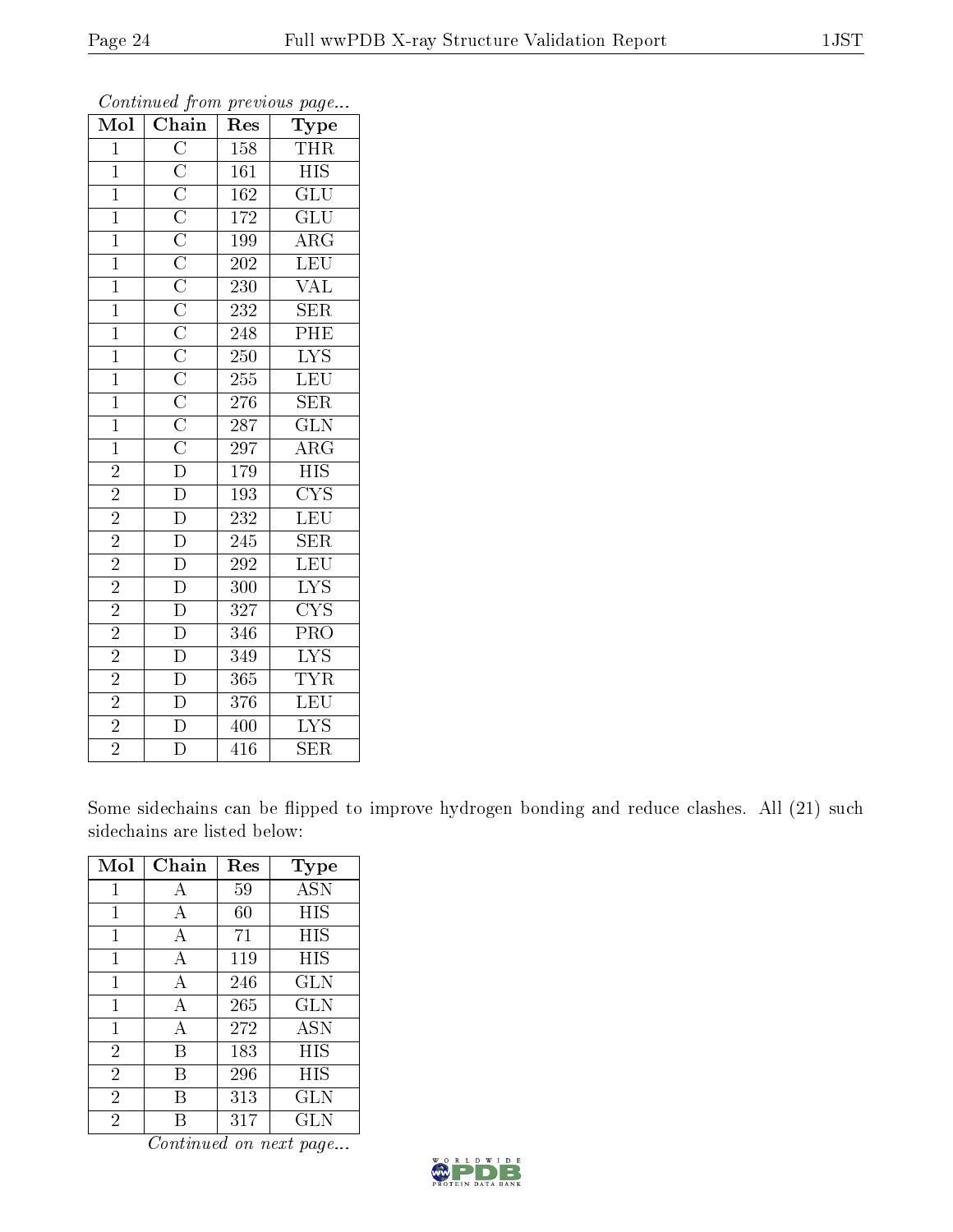|                | v                  | ×.  |             |
|----------------|--------------------|-----|-------------|
| Mol            | Chain              | Res | <b>Type</b> |
| $\sqrt{2}$     | В                  | 370 | <b>GLN</b>  |
| $\overline{2}$ | В                  | 395 | <b>HIS</b>  |
| $\overline{2}$ | В                  | 396 | <b>GLN</b>  |
| $\mathbf{1}$   | $\overline{\rm C}$ | 59  | <b>ASN</b>  |
| 1              | $\overline{C}$     | 268 | HIS         |
| $\mathbf{1}$   | $\overline{C}$     | 272 | <b>ASN</b>  |
| $\overline{2}$ | D                  | 313 | GLN         |
| $\overline{2}$ | Ð                  | 317 | <b>GLN</b>  |
| $\overline{2}$ | Ð                  | 321 | HIS         |
| $\overline{2}$ |                    | 361 | HIS         |

#### 5.3.3 RNA  $(i)$

There are no RNA molecules in this entry.

#### 5.4 Non-standard residues in protein, DNA, RNA chains (i)

2 non-standard protein/DNA/RNA residues are modelled in this entry.

In the following table, the Counts columns list the number of bonds (or angles) for which Mogul statistics could be retrieved, the number of bonds (or angles) that are observed in the model and the number of bonds (or angles) that are defined in the Chemical Component Dictionary. The Link column lists molecule types, if any, to which the group is linked. The Z score for a bond length (or angle) is the number of standard deviations the observed value is removed from the expected value. A bond length (or angle) with  $|Z| > 2$  is considered an outlier worth inspection. RMSZ is the root-mean-square of all Z scores of the bond lengths (or angles).

| Mol |                 |                                                                                                                                   | $\Gamma$ Chain |        | Link    |             | Bond lengths |          |      | Bond angles |  |
|-----|-----------------|-----------------------------------------------------------------------------------------------------------------------------------|----------------|--------|---------|-------------|--------------|----------|------|-------------|--|
|     | $\bf Type \mid$ | $\operatorname{Res}% \left( \mathcal{N}\right) \equiv\operatorname{Res}(\mathcal{N}_{0})\cap \operatorname{Res}(\mathcal{N}_{0})$ |                | Counts | RMSZ    | $\# Z  > 2$ | Counts       | RMSZ     | H  Z |             |  |
|     | TPC             |                                                                                                                                   | 160            |        | 8,10,11 | 1.09        |              | 10,14,16 | 1.19 |             |  |
|     | TPC             |                                                                                                                                   | 160            |        | 8,10,11 | 1.62        |              | 10,14,16 |      | $2(20\%)$   |  |

In the following table, the Chirals column lists the number of chiral outliers, the number of chiral centers analysed, the number of these observed in the model and the number defined in the Chemical Component Dictionary. Similar counts are reported in the Torsion and Rings columns. '-' means no outliers of that kind were identified.

|      |         |  | Mol   Type   Chain   Res   Link   Chirals   Torsions   Rings |                          |
|------|---------|--|--------------------------------------------------------------|--------------------------|
| TPO  | $160\,$ |  | 1/9/11/13                                                    | <b>Contract Contract</b> |
| TPO. | $160\,$ |  | 1/9/11/13                                                    | <b>Contract Contract</b> |

All (1) bond length outliers are listed below:

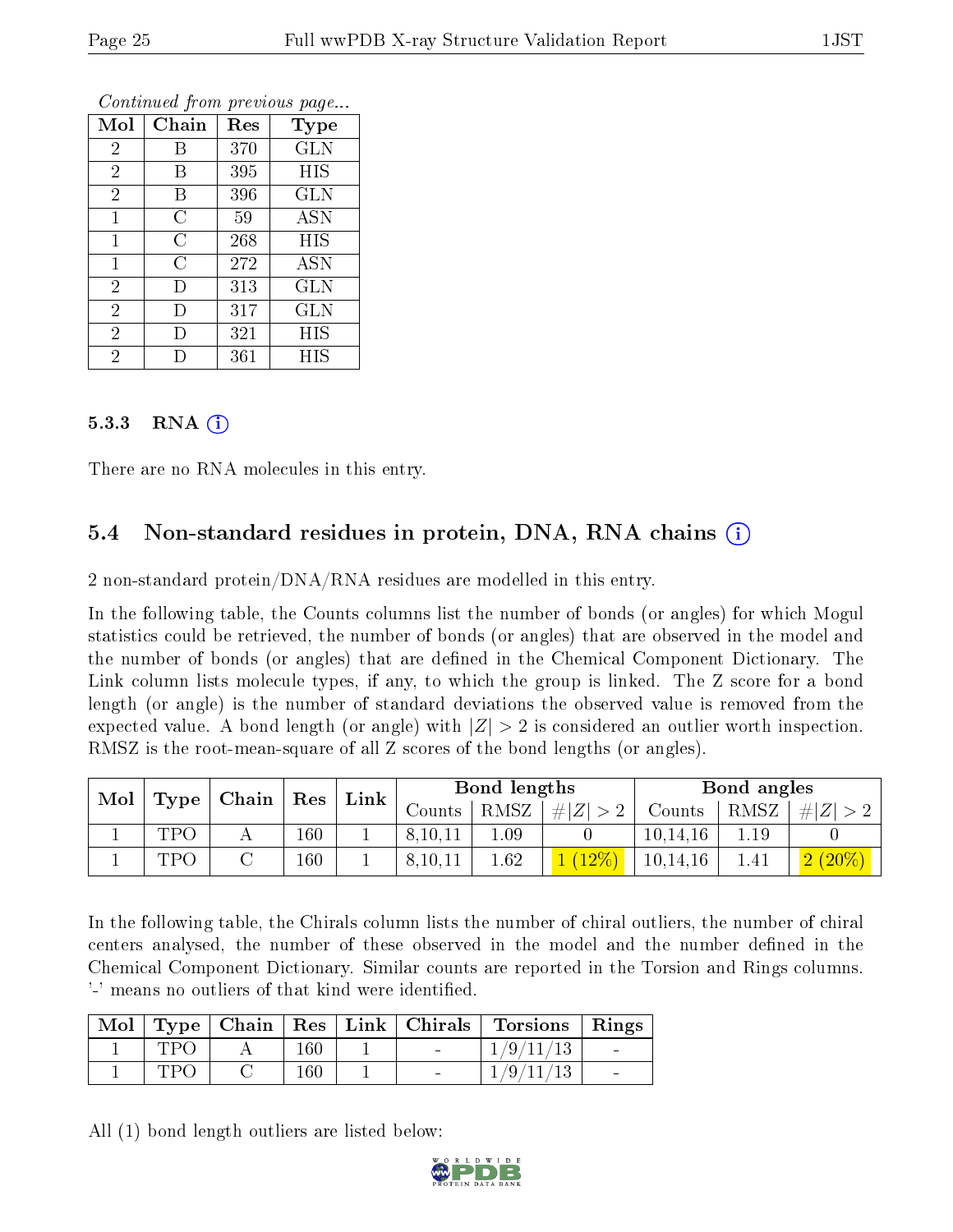|  |  |                             | $\mid$ Mol $\mid$ Chain $\mid$ Res $\mid$ Type $\mid$ Atoms $\mid$ $\mid$ Z $\mid$ Observed(Å) $\mid$ Ideal(Å) |  |
|--|--|-----------------------------|----------------------------------------------------------------------------------------------------------------|--|
|  |  | $160$   TPO   P-OG1   -3.90 |                                                                                                                |  |

All (2) bond angle outliers are listed below:

| Mol | ' Chain |     | $\vert$ Res $\vert$ Type | Atoms       |            | $\bullet$ Observed( $^o$ )   Ideal( $^o$ ) |        |
|-----|---------|-----|--------------------------|-------------|------------|--------------------------------------------|--------|
|     |         | 160 | <b>TPO</b>               | OG1-P-01P   | $1 - 2.29$ | 100.56                                     | 109.39 |
|     |         | 160 | <b>TPO</b>               | $O3P-P-O2P$ | 2.01       | 115.34                                     | 107.64 |

There are no chirality outliers.

All (2) torsion outliers are listed below:

| Mol | Chain | $\operatorname{Res}$ | $\vert$ Type | Atoms          |
|-----|-------|----------------------|--------------|----------------|
|     |       | 160                  | TPG          | $CB-OG1-P-O3P$ |
|     |       | 160                  | ח טיו י      | $C-CA-CB-CG2$  |

There are no ring outliers.

1 monomer is involved in 3 short contacts:

|  |      |        | Mol   Chain   Res   Type   Clashes   Symm-Clashes |
|--|------|--------|---------------------------------------------------|
|  | 160- | T TPO. |                                                   |

#### 5.5 Carbohydrates  $(i)$

There are no carbohydrates in this entry.

### 5.6 Ligand geometry  $(i)$

Of 4 ligands modelled in this entry, 2 are monoatomic - leaving 2 for Mogul analysis.

In the following table, the Counts columns list the number of bonds (or angles) for which Mogul statistics could be retrieved, the number of bonds (or angles) that are observed in the model and the number of bonds (or angles) that are defined in the Chemical Component Dictionary. The Link column lists molecule types, if any, to which the group is linked. The Z score for a bond length (or angle) is the number of standard deviations the observed value is removed from the expected value. A bond length (or angle) with  $|Z| > 2$  is considered an outlier worth inspection. RMSZ is the root-mean-square of all Z scores of the bond lengths (or angles).

| Mol |             | Chain<br>Res |     | Link     | Bond lengths |             |            | Bond angles |           |           |
|-----|-------------|--------------|-----|----------|--------------|-------------|------------|-------------|-----------|-----------|
|     | Type        |              |     | Counts   | RMSZ         | # $ Z  > 2$ | Counts     | RMSZ        | Z >2<br># |           |
| ±   | ATP         |              | 300 | $\Omega$ | 26, 33, 33   | 1.31        | (15%)      | 31,52,52    | 2.01      | 10(32%)   |
|     | ${\rm ATP}$ |              | 300 |          | 26, 33, 33   | 1.34        | (7%)<br> 2 | 31,52,52    | 1.45      | $4(12\%)$ |

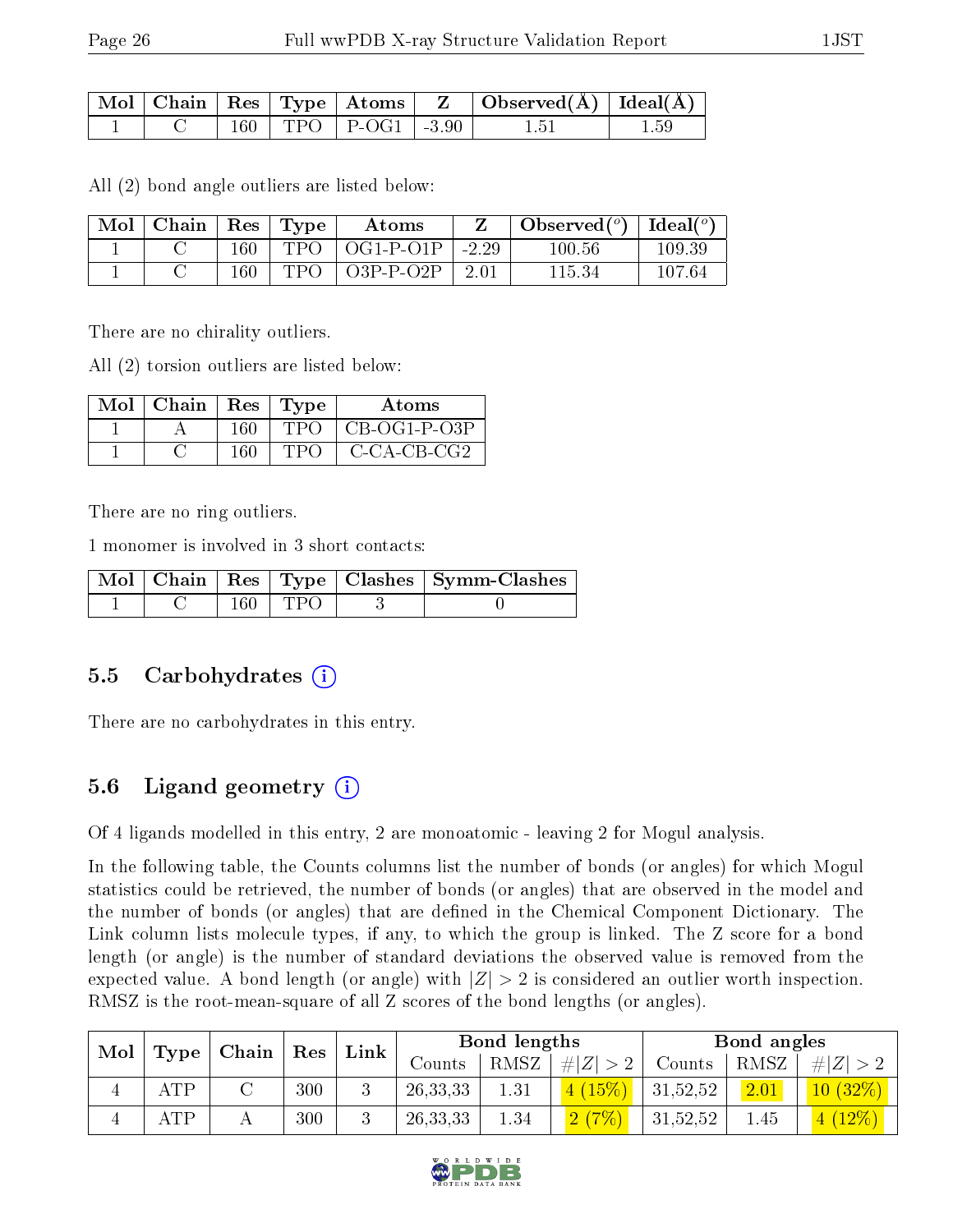In the following table, the Chirals column lists the number of chiral outliers, the number of chiral centers analysed, the number of these observed in the model and the number defined in the Chemical Component Dictionary. Similar counts are reported in the Torsion and Rings columns. '-' means no outliers of that kind were identified.

| Mol |     |     | Type   Chain   Res   Link   Chirals | <b>Torsions</b>                | Rings |
|-----|-----|-----|-------------------------------------|--------------------------------|-------|
|     |     | 300 |                                     | $\frac{5}{18/38/38}$   0/3/3/3 |       |
|     | ATP | 300 |                                     | $7/18/38/38$   0/3/3/3         |       |

| Mol | Chain  | Res | Type       | Atoms               | $Z_{\rm}$ | Observed $(A)$ | $Ideal(\AA)$ |
|-----|--------|-----|------------|---------------------|-----------|----------------|--------------|
|     |        | 300 | <b>ATP</b> | $C2'$ - $C1'$       | 3.45      | 1.59           | 1.53         |
|     | $\cap$ | 300 | <b>ATP</b> | $O4'$ -C1'          | 3.29      | 1.45           | 1.41         |
|     |        | 300 | ATP        | $PA-O5'$            | 2.84      | 1.70           | 1.59         |
|     | $\cap$ | 300 | <b>ATP</b> | $C2'$ -C1'          | 2.81      | 1.58           | 1.53         |
|     | $\cap$ | 300 | <b>ATP</b> | $C8-N7$             | $-2.58$   | 1.30           | 1.34         |
|     | $\cap$ | 300 | ATP        | PA-O <sub>2</sub> A | $-2.09$   | 1.45           | 1.55         |

All (6) bond length outliers are listed below:

|  |  |  |  | All (14) bond angle outliers are listed below: |  |  |  |
|--|--|--|--|------------------------------------------------|--|--|--|
|--|--|--|--|------------------------------------------------|--|--|--|

| Mol | Chain         | Res | <b>Type</b> | Atoms                 | Z       | Observed $(°)$ | $Ideal(^o)$ |
|-----|---------------|-----|-------------|-----------------------|---------|----------------|-------------|
| 4   | С             | 300 | <b>ATP</b>  | $O5'$ -C5'-C4'        | 6.16    | 130.21         | 108.99      |
| 4   | $\mathcal{C}$ | 300 | <b>ATP</b>  | PA-O3A-PB             | 3.80    | 145.88         | 132.83      |
| 4   | А             | 300 | <b>ATP</b>  | $C3'$ - $C2'$ - $C1'$ | 3.63    | 106.44         | 100.98      |
| 4   | $\mathcal{C}$ | 300 | <b>ATP</b>  | $O4'$ -C4'-C3'        | 3.58    | 112.19         | 105.11      |
| 4   | А             | 300 | <b>ATP</b>  | $PA-O5'-C5'$          | 3.27    | 140.84         | 121.68      |
| 4   | А             | 300 | <b>ATP</b>  | $O2A-PA-O5'$          | $-3.00$ | 93.80          | 107.75      |
| 4   | $\rm C$       | 300 | <b>ATP</b>  | $O4'$ -C1'-C2'        | 2.79    | 111.01         | 106.93      |
| 4   | $\mathcal{C}$ | 300 | <b>ATP</b>  | $C4-C5-N7$            | 2.78    | 112.29         | 109.40      |
| 4   | $\rm C$       | 300 | <b>ATP</b>  | $O2B$ -PB- $O1B$      | 2.73    | 125.76         | 112.24      |
| 4   | $\mathcal{C}$ | 300 | <b>ATP</b>  | $PA-O5'-C5'$          | $-2.60$ | 106.44         | 121.68      |
| 4   | А             | 300 | <b>ATP</b>  | $C5-C6-N6$            | 2.18    | 123.66         | 120.35      |
| 4   | $\mathcal{C}$ | 300 | <b>ATP</b>  | $C1'$ -N9-C4          | $-2.06$ | 123.02         | 126.64      |
| 4   | $\mathcal{C}$ | 300 | <b>ATP</b>  | $O3G$ -PG- $O2G$      | 2.06    | 115.51         | 107.64      |
| 4   | $\mathcal{C}$ | 300 | ATP         | $C5'$ - $C4'$ - $C3'$ | $-2.04$ | 107.54         | 115.18      |

There are no chirality outliers.

All (12) torsion outliers are listed below:

| Mol | Chain | $\operatorname{Res}$ | Type  | Atoms             |
|-----|-------|----------------------|-------|-------------------|
|     |       | 300                  | A'I'P | PB-O3B-PG-O2G     |
|     |       | 300                  | Δ' ΓΡ | $C5'$ -O5'-PA-O1A |

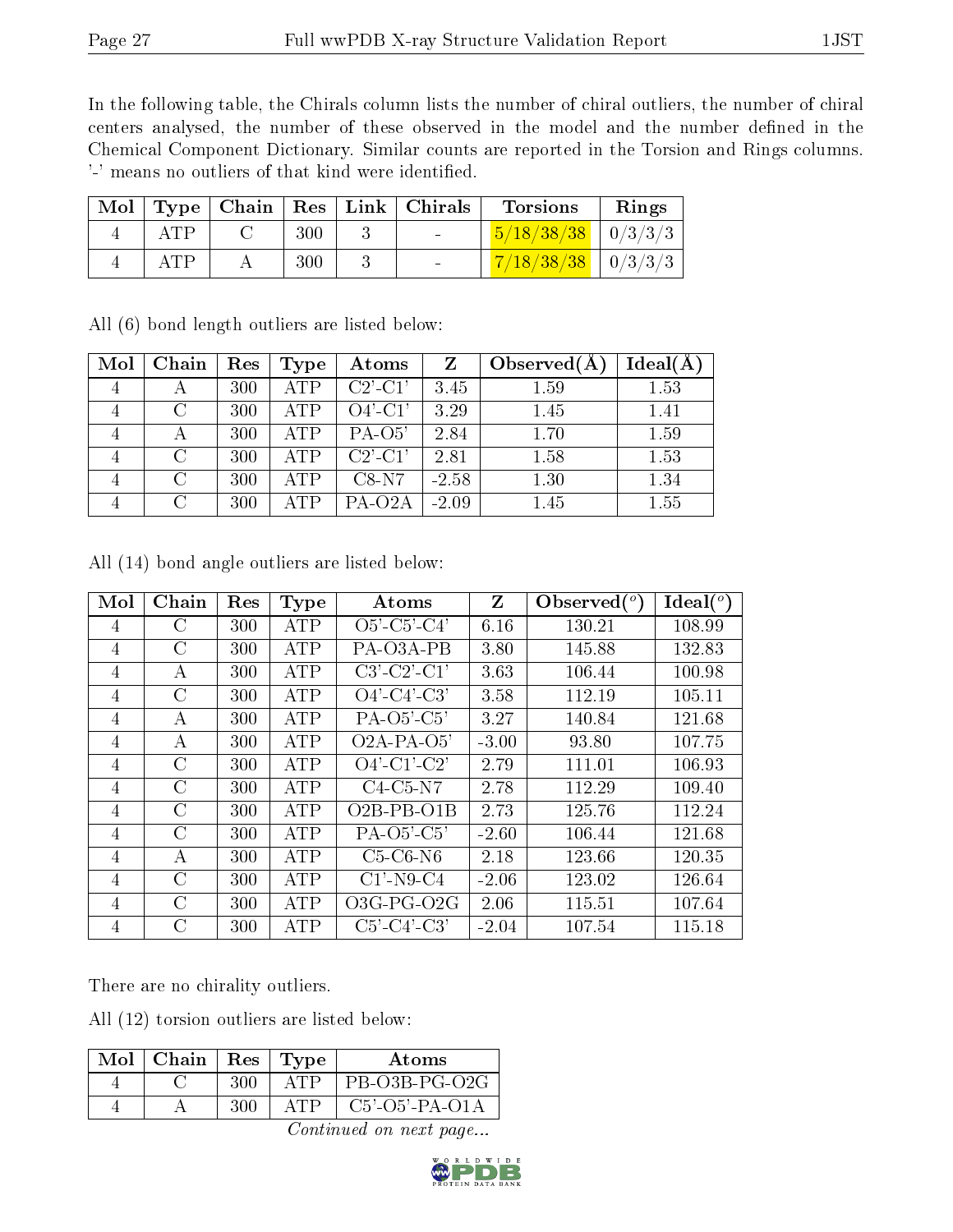| $\operatorname{Mol}$ | Chain | Res | Type       | Atoms                         |
|----------------------|-------|-----|------------|-------------------------------|
| 4                    | A     | 300 | <b>ATP</b> | $C5'$ -O5'-PA-O2A             |
| 4                    | А     | 300 | <b>ATP</b> | C5'-O5'-PA-O3A                |
| 4                    | G     | 300 | ATP        | $C4'$ - $C5'$ - $O5'$ - $PA$  |
| 4                    | A     | 300 | <b>ATP</b> | PB-O3A-PA-O5'                 |
| 4                    | А     | 300 | ATP        | $O4'$ - $C4'$ - $C5'$ - $O5'$ |
| 4                    | А     | 300 | <b>ATP</b> | $C3'$ - $C4'$ - $C5'$ - $O5'$ |
| 4                    | C     | 300 | <b>ATP</b> | $O4'$ - $C4'$ - $C5'$ - $O5'$ |
| 4                    | C     | 300 | <b>ATP</b> | PB-O3B-PG-O1G                 |
| 4                    | C     | 300 | <b>ATP</b> | PB-O3B-PG-O3G                 |
|                      |       | 300 | <b>ATP</b> | PA-O3A-PB-O2B                 |

There are no ring outliers.

2 monomers are involved in 12 short contacts:

| Mol |  |  | Chain   Res   Type   Clashes   Symm-Clashes |
|-----|--|--|---------------------------------------------|
|     |  |  |                                             |
|     |  |  |                                             |

The following is a two-dimensional graphical depiction of Mogul quality analysis of bond lengths, bond angles, torsion angles, and ring geometry for all instances of the Ligand of Interest. In addition, ligands with molecular weight > 250 and outliers as shown on the validation Tables will also be included. For torsion angles, if less then 5% of the Mogul distribution of torsion angles is within 10 degrees of the torsion angle in question, then that torsion angle is considered an outlier. Any bond that is central to one or more torsion angles identified as an outlier by Mogul will be highlighted in the graph. For rings, the root-mean-square deviation (RMSD) between the ring in question and similar rings identified by Mogul is calculated over all ring torsion angles. If the average RMSD is greater than 60 degrees and the minimal RMSD between the ring in question and any Mogul-identified rings is also greater than 60 degrees, then that ring is considered an outlier. The outliers are highlighted in purple. The color gray indicates Mogul did not find sufficient equivalents in the CSD to analyse the geometry.

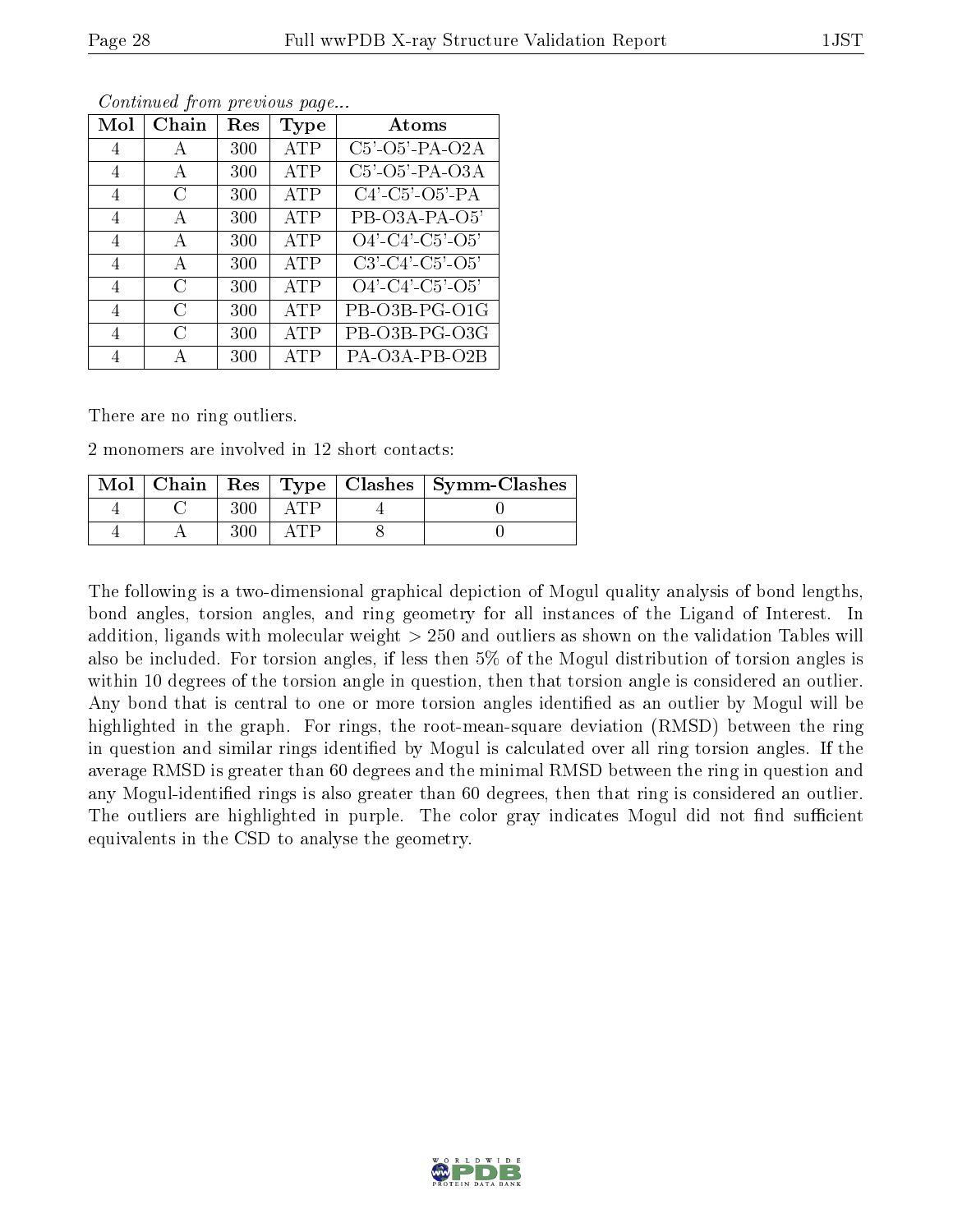



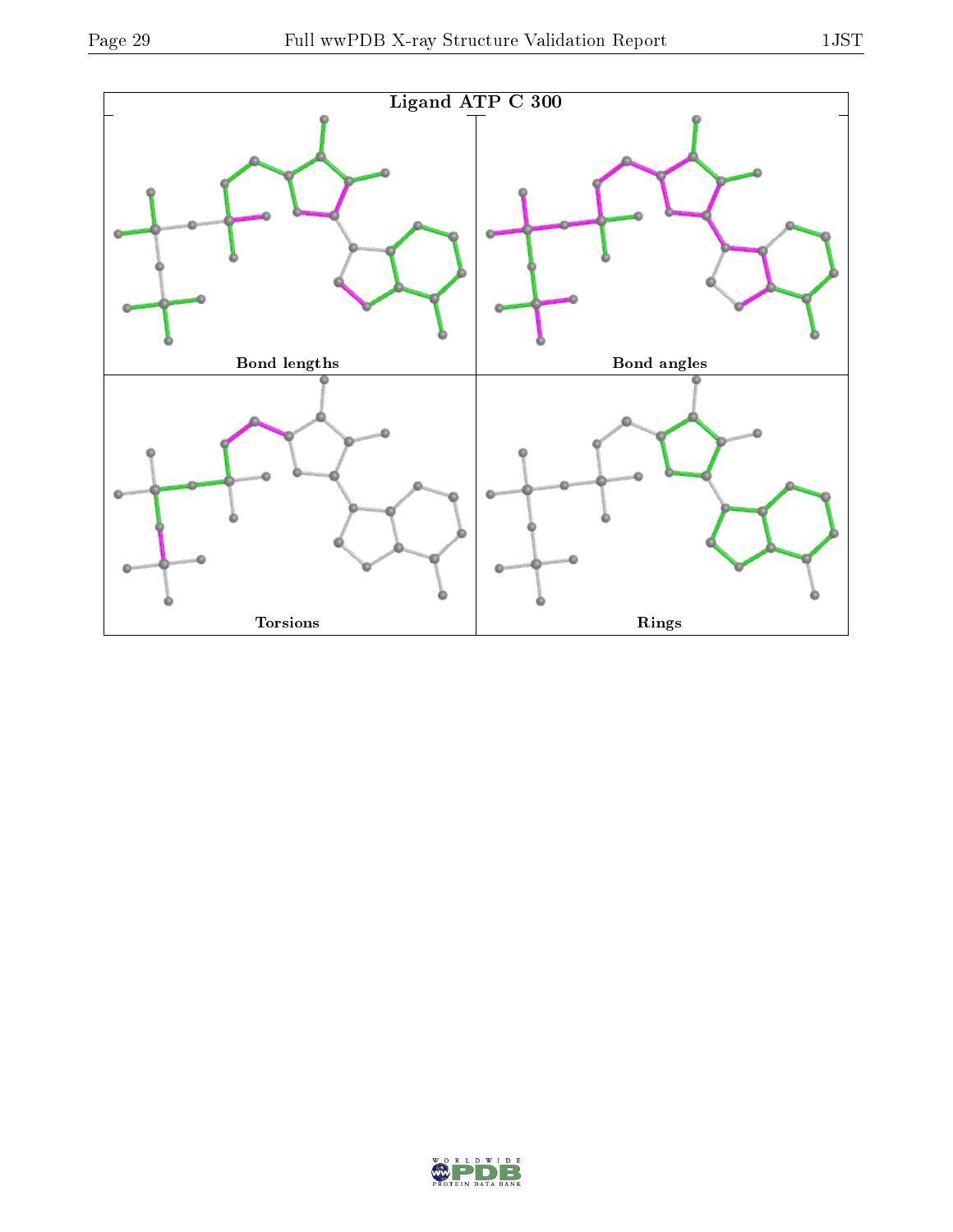



## 5.7 [O](https://www.wwpdb.org/validation/2017/XrayValidationReportHelp#nonstandard_residues_and_ligands)ther polymers (i)

There are no such residues in this entry.

### 5.8 Polymer linkage issues (i)

There are no chain breaks in this entry.